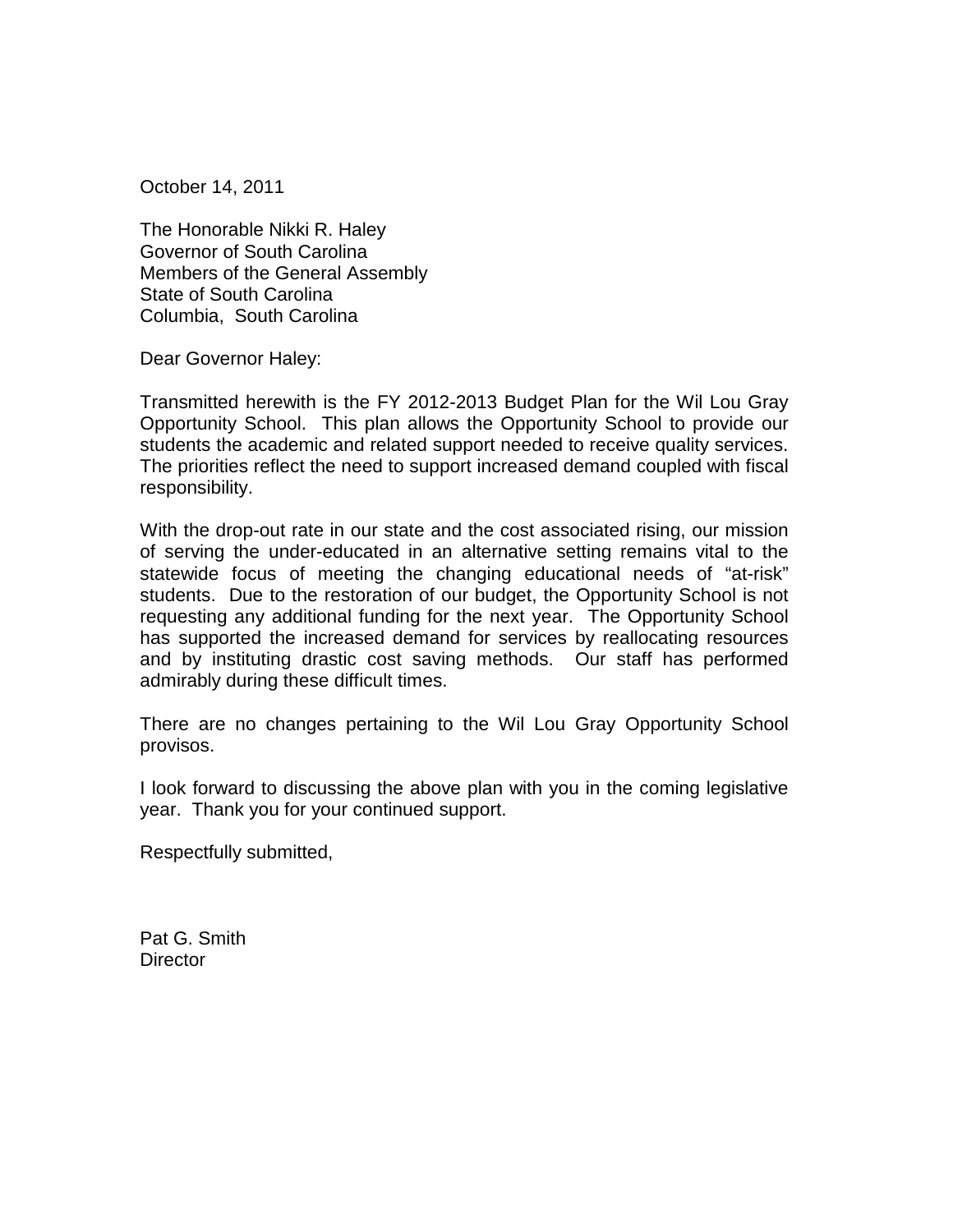|                        |                                                                                       |       |  |  | <b>Agency Certification and Transmittal Sheet</b>                                                                                                                                                                               |
|------------------------|---------------------------------------------------------------------------------------|-------|--|--|---------------------------------------------------------------------------------------------------------------------------------------------------------------------------------------------------------------------------------|
| Code:                  | H71                                                                                   | Name: |  |  | <b>Wil Lou Gray Opportunity School</b>                                                                                                                                                                                          |
|                        | Mission Statement: The school shall:                                                  |       |  |  |                                                                                                                                                                                                                                 |
|                        | (1) serve as an alternative school cooperating with other agencies and organizations; |       |  |  |                                                                                                                                                                                                                                 |
| effective citizenship; |                                                                                       |       |  |  | (2) provide training for persons interested in continuing their elementary or high school education or in taking<br>refresher courses preparatory to college, with emphasis on personal development, vocational efficiency, and |
| land                   |                                                                                       |       |  |  | (3) disseminate information concerning practices that have proven to be effective in working with its students;                                                                                                                 |
|                        |                                                                                       |       |  |  | (4) cooperate with the vocational rehabilitation department in providing personal and social adjustment and                                                                                                                     |
|                        | prevocational and vocational courses for persons with disabilities.                   |       |  |  |                                                                                                                                                                                                                                 |
|                        |                                                                                       |       |  |  |                                                                                                                                                                                                                                 |
|                        |                                                                                       |       |  |  |                                                                                                                                                                                                                                 |
|                        |                                                                                       |       |  |  |                                                                                                                                                                                                                                 |
|                        |                                                                                       |       |  |  |                                                                                                                                                                                                                                 |
|                        |                                                                                       |       |  |  |                                                                                                                                                                                                                                 |
|                        |                                                                                       |       |  |  |                                                                                                                                                                                                                                 |
|                        |                                                                                       |       |  |  |                                                                                                                                                                                                                                 |
|                        |                                                                                       |       |  |  |                                                                                                                                                                                                                                 |
|                        |                                                                                       |       |  |  |                                                                                                                                                                                                                                 |
|                        |                                                                                       |       |  |  |                                                                                                                                                                                                                                 |
|                        |                                                                                       |       |  |  |                                                                                                                                                                                                                                 |

To the Office of State Budget

I This, and accompanying statements, schedules, and explanatory sheets consisting of <u>28</u> pages constitute the operating budget estimates of this agency for all proposed expenditures for the 2012-2013 fiscal year.

All statements and explanations contained in the estimates submitted herewith are true and correct to the best of my knowledge.

signed:  $\gamma_{\mu\lambda}$   $\zeta_{\mu}$   $\lambda_{\text{rand}}$  Date: (Agency Head)

 $130/e$ 

 $\overline{\phantom{a}}$ I

I

**Inches** I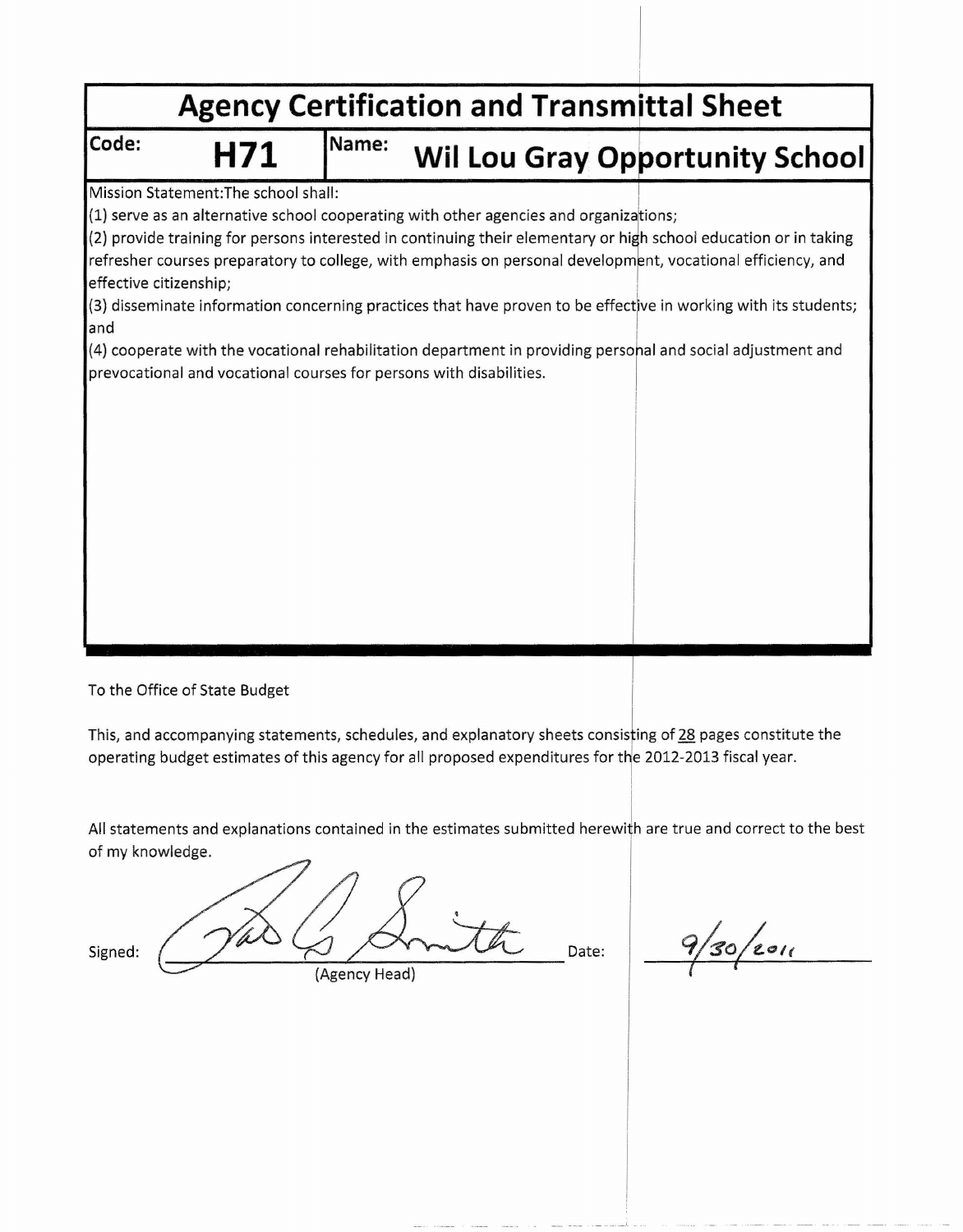#### **I. EXECUTIVE SUMMARY**

#### A. **Agency Section/Code/Name:**

Section H / H71 / Wil Lou Gray Opportunity School

#### B. **Summary Description of Strategic or Long-Term Goals:**

(1) Fully utilize school facilities by increasing student population to full capacity in steps over the next four-five years coupled with upward number of GED's earned, TABE improvement in math and reading with more students completing over 40 hours of community service hours thereby producing a better educated, community minded productive individual.

(2) Full implementation of program for SC's at-risk youth that includes GED, Basic Literacy, Vocational & Independent Living Skills.

(See Accountability Report/Section I – Executive Summary "Key Strategic Goals for Present and Future Years" and "Opportunities and Barriers Affecting Successful Outcome of Mission and Goals", Pages 3.)

#### C. **2011-2012 Agency Recurring Base Appropriation:**

| State   | \$4,886,000 |
|---------|-------------|
| Federal | \$240,000   |
| Other   | \$1,430,615 |

D. **Number of Budget Categories:** Seven (7)

#### E. **Agency-wide Vacant FTEs**

Vacant FTEs as of July 31, 2011: 10 % Vacant 18%

#### F. **Efficiency Measures:**

As individuals have left we have combined job duties into other positions. We had twelve (12) people in Administration and currently have five (5) including the Director. Our Support Services staff has been reduced from twenty-two (22) in 2001 to twelve (12) in the current year. We have replaced high energy usage systems and fixtures with more energy efficient systems and fixtures which results in utility usage decreases.

#### G. **Number of Proviso Changes:** Zero (0)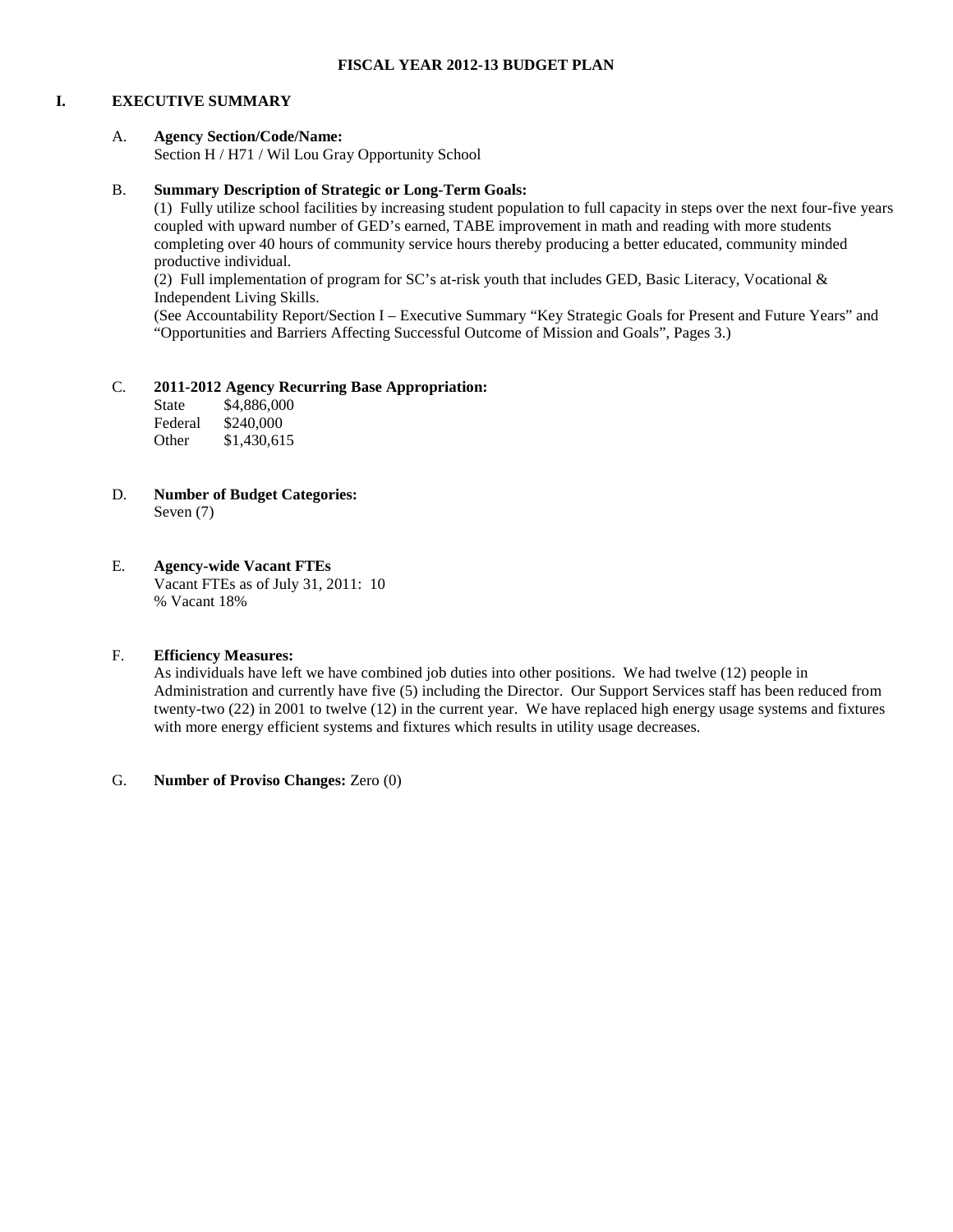| <b>OPERATING BUDGET PROGRAMS</b>                                                                                                                                            |                                               | <b>FUNDING</b>  |                      |              |         |              | <b>FTEs</b>  |              |         |              |              |
|-----------------------------------------------------------------------------------------------------------------------------------------------------------------------------|-----------------------------------------------|-----------------|----------------------|--------------|---------|--------------|--------------|--------------|---------|--------------|--------------|
|                                                                                                                                                                             | <b>Activity</b>                               | <b>Activity</b> | <b>Non-Recurring</b> | Recurring    |         |              |              |              |         |              |              |
| <b>Title</b>                                                                                                                                                                | <b>Name</b>                                   | No.             | <b>State</b>         | <b>State</b> | Federal | <b>Other</b> | <b>Total</b> | <b>State</b> | Federal | <b>Other</b> | <b>Total</b> |
| I. Administration                                                                                                                                                           | <b>Administration Program</b>                 | 832             |                      | 372,241      |         |              | 372,241      | 5.00         |         |              | 5.00         |
| II.A. Academic Program                                                                                                                                                      | Academic Program                              | 833             |                      | 1,251,346    |         | 988,771      | 2,240,117    | 20.19        |         | 5.73         | 25.92        |
| <b>II.B.</b> Vocational Program                                                                                                                                             | <b>Vocational Program</b>                     | 834             |                      | 220,883      |         | 66,600       | 287,483      | 3.50         |         | 0.93         | 4.43         |
| II. C Library Program                                                                                                                                                       | ibrary Program                                | 835             |                      | 41,285       |         | 42,196       | 83,481       | 0.61         |         | 0.20         | 0.81         |
| <b>III.</b> Student Services                                                                                                                                                | <b>Student Services</b>                       | 836             |                      | 1,649,433    |         | 8,000        | 1,657,433    | 36.39        |         |              | 36.39        |
| <b>IV.</b> Support Services                                                                                                                                                 | <b>Support Services</b>                       | 837             |                      | 1,350,812    | 240,000 | 325,048      | 1,915,860    | 13.84        | 2.77    |              | 16.61        |
|                                                                                                                                                                             |                                               |                 |                      |              |         |              |              |              |         |              |              |
| For additional rows, place cursor in this gray box and press "Ctrl" + "b". (You need to start in this gray box for each row needed or the formulas will not copy properly.) |                                               |                 |                      |              |         |              |              |              |         |              |              |
|                                                                                                                                                                             | <b>TOTAL OF ALL OPERATING BUDGET PROGRAMS</b> |                 |                      | 4,886,000    | 240,000 | 1,430,615    | 6,556,615    | 79.53        | 2.77    | 6.86         | 89.16        |

# **SUMMARY OF OPERATING BUDGET PROGRAMS FOR FY 2012-13**

# **IIA. OPERATING BUDGET PROGRAMS**

**Agency Section/Code/Name: H/H71/Wil Lou Gray Opportunity School**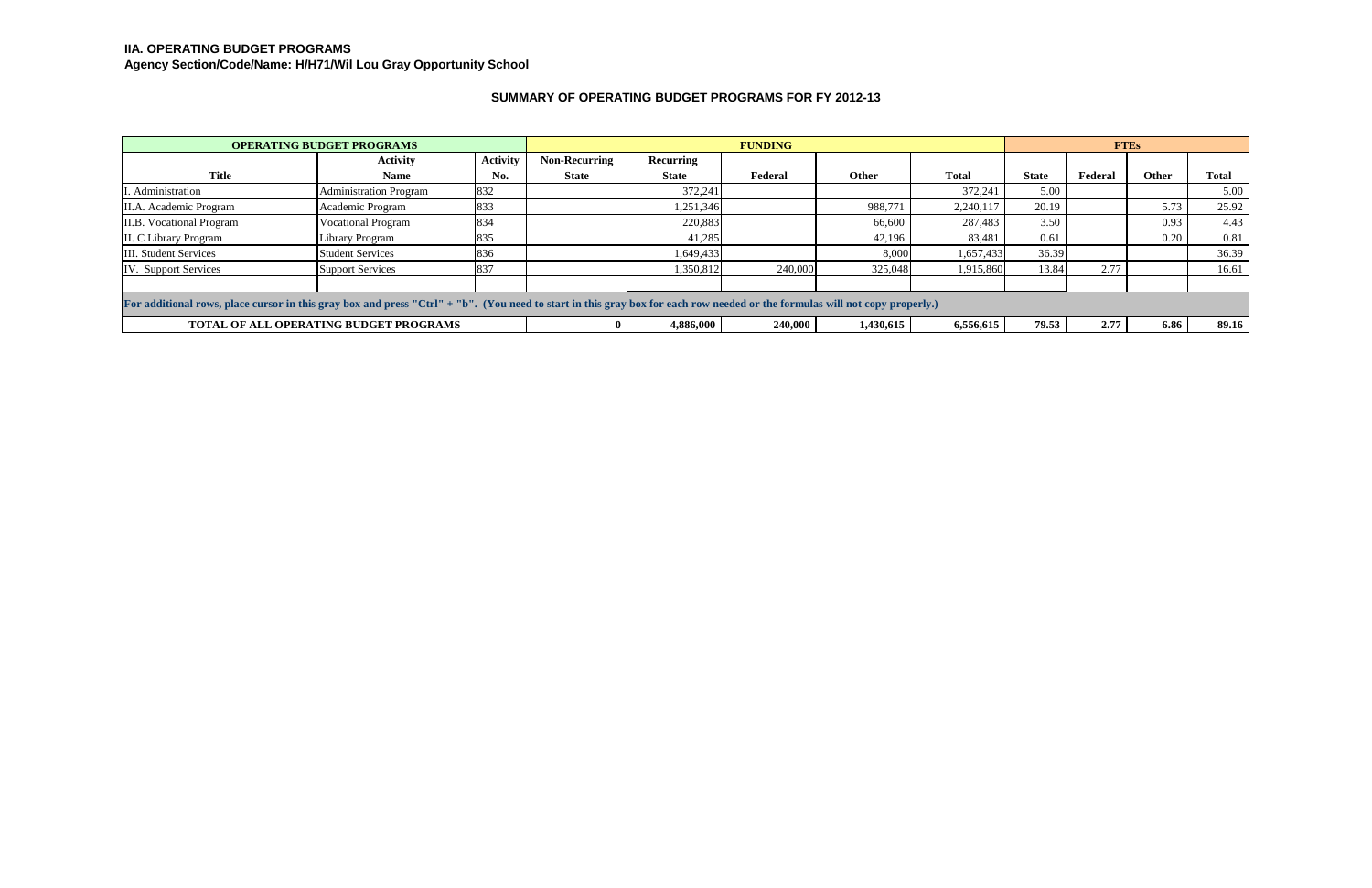# **SUMMARY OF CAPITAL BUDGET/NON-RECURRING REQUESTS FOR FY 2012-13**

|         | <b>CAPITAL BUDGET/NON-RECURRING REQUESTS</b>                                                                                                                                   |                 |                 | <b>Additional</b> | <b>Previously</b>  | <b>Total</b>      |              |  |
|---------|--------------------------------------------------------------------------------------------------------------------------------------------------------------------------------|-----------------|-----------------|-------------------|--------------------|-------------------|--------------|--|
| Project | Project                                                                                                                                                                        | <b>Activity</b> | <b>Activity</b> | <b>State</b>      | <b>Authorized</b>  | <b>Other Fund</b> | Project      |  |
| No.*    | <b>Name</b>                                                                                                                                                                    | <b>Name</b>     | No.             | <b>Funds</b>      | <b>State Funds</b> | <b>Sources</b>    | <b>Total</b> |  |
|         | No Request                                                                                                                                                                     |                 |                 |                   |                    |                   |              |  |
|         |                                                                                                                                                                                |                 |                 |                   |                    |                   |              |  |
|         |                                                                                                                                                                                |                 |                 |                   |                    |                   |              |  |
|         |                                                                                                                                                                                |                 |                 |                   |                    |                   |              |  |
|         |                                                                                                                                                                                |                 |                 |                   |                    |                   |              |  |
|         | For additional rows, place cursor in this gray box and press "Ctrl" + "c". (You need to start in this gray box for each row needed or the formulas<br>will not copy properly.) |                 |                 |                   |                    |                   |              |  |
|         | TOTAL OF ALL CAPITAL BUDGET/NON-RECURRING REQUESTS                                                                                                                             |                 |                 |                   |                    |                   |              |  |

\*if applicable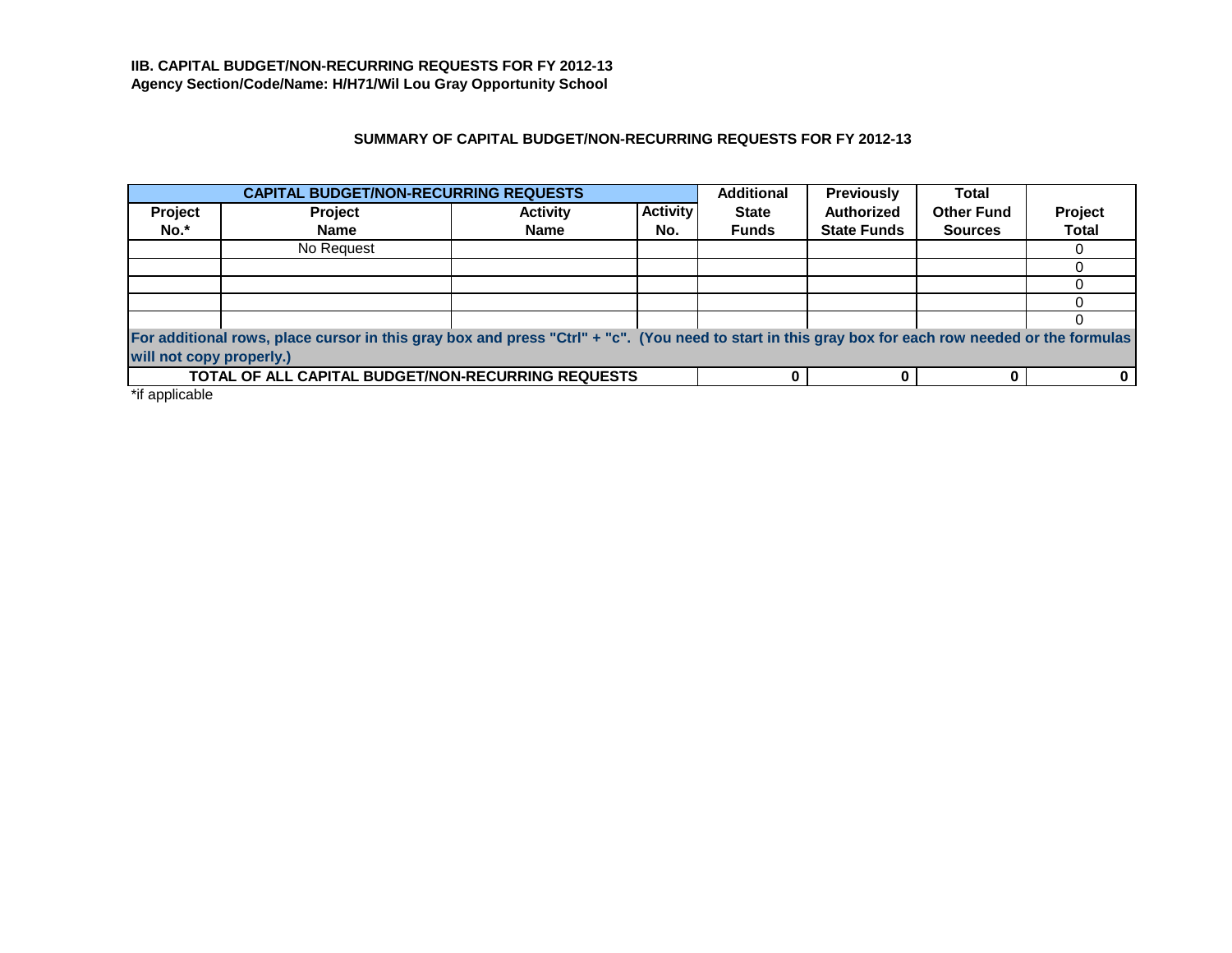#### **A. Summary description of programs and how they relate to the mission of the agency:**

Provides the executive leadership, support, policy development, personnel, financial, and other related administrative services. Includes reception and switchboard duties for the entire campus. School established under 59-51-10 et. seq.

**B. Budget Program Number and Name:**

I Administration

### **C. Agency Activity Number and Name:**

Note: If more than one activity maps to this program; provide all activity numbers, names, and approximate funding amounts.

| Activity | <b>Activity Name</b> | State Non- | State     | Federal | Other | Total   |
|----------|----------------------|------------|-----------|---------|-------|---------|
| Number   |                      | Recurring  | Recurring |         |       |         |
| 832      | Administration       |            | 372,241   |         |       | 372,241 |
|          |                      |            |           |         |       |         |
|          |                      |            |           |         |       |         |
|          |                      |            |           |         |       |         |
|          |                      |            |           |         |       |         |
|          |                      |            |           |         |       |         |

#### **D. Performance Measures:**

Fiscal Management evaluated by annual audit reports which demonstrate no major audit exceptions. Target marketing techniques promotes availability of program to eligible students with full enrollment.

#### **E. Program Interaction:**

This program is responsible for all fiscal and personnel management. As a result the program interacts with all sections and areas within the agency.

#### **F. Change Management:**

In 2007, Human Resource Duties were incorporated into the Finance Department. Also, in 2007, the agency converted from a 20 + year old accounting system to SAP. Human Resources (Personnel and Finance) was converted in December, 2009. With the conversion, the time management function became highly labor intensive and time consuming. As a result, we have combined the receptionist/switchboard function with aspects of time management.

#### **G. Detailed Funding Information:**

| FY 2012-13 Cost Estimates:    | <b>State</b><br><b>Non-Recurring</b> | <b>State</b><br><b>Recurring</b> | Federal | <b>Other</b> | <b>Total</b>         |
|-------------------------------|--------------------------------------|----------------------------------|---------|--------------|----------------------|
| Number of FTEs*               |                                      | 5.00                             | 0.00    | 0.00         | 5.00                 |
|                               |                                      |                                  |         |              |                      |
| Personal Service              | \$0                                  | 257,245                          | \$0     | \$0          | 257,245              |
| <b>Employer Contributions</b> | \$0                                  | 90,577                           | \$0     | \$0          | 347,822              |
|                               |                                      |                                  |         |              |                      |
| Program/Case Services         | \$0                                  | \$0                              | \$0     | \$0          | \$<br>$\overline{0}$ |
| Pass-Through Funds            | \$0                                  | \$0                              | \$0     | \$0          | \$<br>$\Omega$       |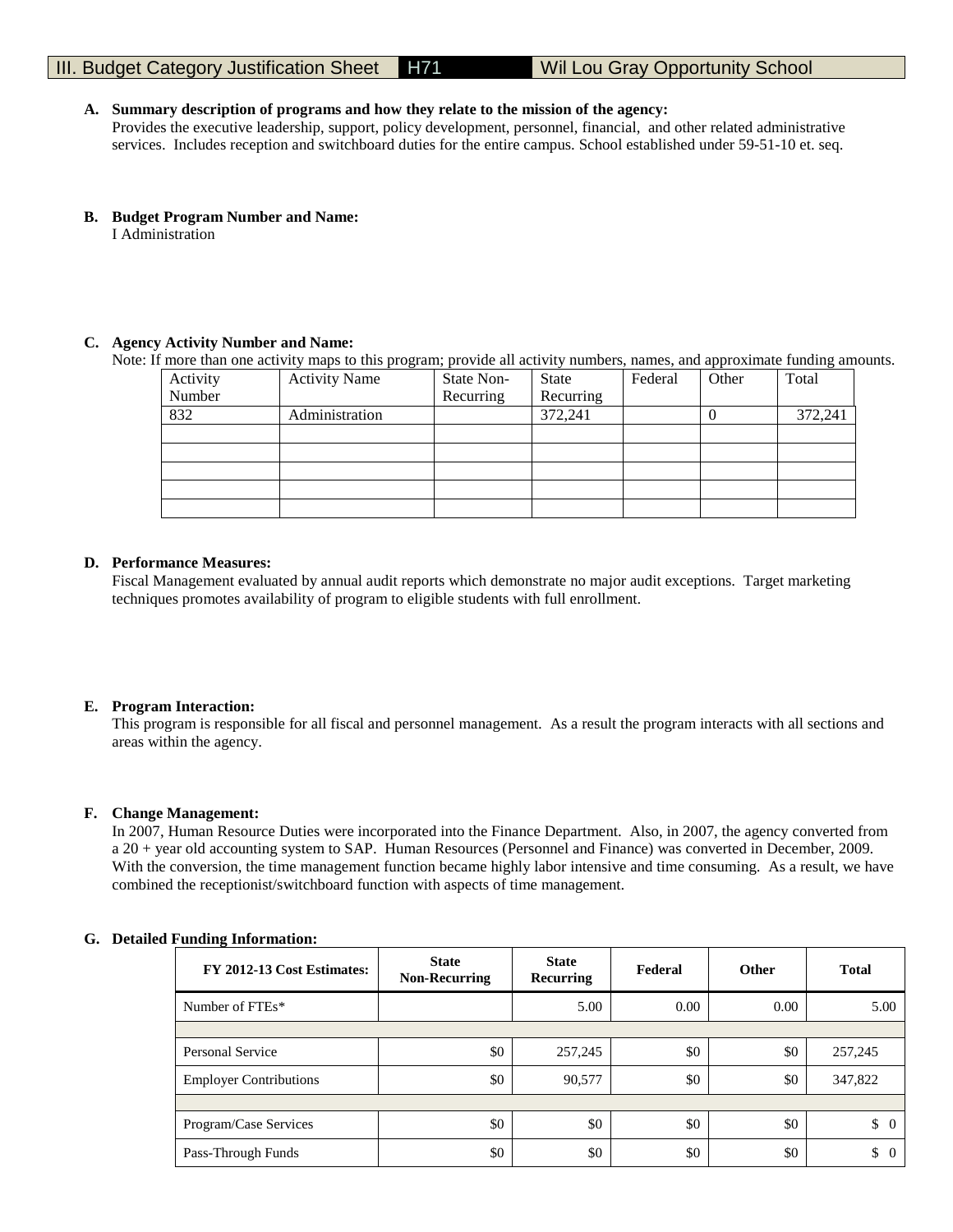| <b>Other Operating Expenses</b>                                                              | \$0 | 24.419  | \$0      | \$0      | 24.419  |  |
|----------------------------------------------------------------------------------------------|-----|---------|----------|----------|---------|--|
|                                                                                              |     |         |          |          |         |  |
| Total                                                                                        |     | 372.241 | $\Omega$ | $\Omega$ | 372.241 |  |
| * If new FTEs are needed, please complete Section G (Detailed Justification for FTEs) below. |     |         |          |          |         |  |

Is this budget category or program associated with a Capital Budget Priority? If yes, state Capital Budget Priority Number and Project Name:.

Please List proviso numbers that relate to this budget category or programs funded by this category.

#### **H. Changes to the Appropriation: None**

Please explain any changes, to include re-alignments and funding or FTE increases requested in this year's appropriation, as detailed below:

Funding:

| Year          | State Non-<br>Recurring | <b>State Recurring</b> | Federal | Other (Earmarked)<br>or Restricted) |
|---------------|-------------------------|------------------------|---------|-------------------------------------|
| 2011-2012 Act |                         |                        |         |                                     |
| 2012-2013 Act |                         |                        |         |                                     |
| Difference    |                         |                        |         |                                     |
| % Difference  |                         |                        |         |                                     |

Explanation of Changes:

#### **I. Revenue Estimates: None**

Please detail Sources of revenue for this program, identified by SAP fund number if a live SCEIS agency or the STARS number if a STARS agency. If several sources remit to a single subfund that cannot be split by source and appropriation or program, provide an estimate of the revenue dedicated to this program.

| SAP Fund Source |      | General | Other        | Earmarked   Restricted | Federal |
|-----------------|------|---------|--------------|------------------------|---------|
| Number          | Name | Fund    | <b>State</b> |                        |         |
|                 |      |         |              |                        |         |
|                 |      |         |              |                        |         |
|                 |      |         |              |                        |         |
|                 |      |         |              |                        |         |

If expenditures for this program are greater than known or estimated revenues and the intent is to bridge part of this shortfall by drawing down balances in agency accounts or reserves, indicate the accounts and amount of the current reserve or balance that will likely be used below.

Please detail the long-term sustainability of this program if cash reserves are needed to operate.

If there is federal fund or other fund spending authority requested above the revenue streams detailed above, please indicate the amount and explanation for each.

#### **J. FTE Positions:**

Please detail the number of FTE's filled (F) by the program as of June 30 of each fiscal year, and the number authorized (A) by the Appropriations Act.

| <b>Fiscal Year</b> | <b>State</b> | Other-<br><b>Earmarked or</b><br><b>Restricted</b> | Federal | <b>Total</b> | Temporary,<br><b>Temporary Grant,</b><br><b>Time</b> -limited |
|--------------------|--------------|----------------------------------------------------|---------|--------------|---------------------------------------------------------------|
| 2012-2013<br>(A)   | 5.0          |                                                    |         | 5.0          |                                                               |
| 2011-2012<br>(A)   | 5.0          |                                                    |         | 5.0          |                                                               |
| 2010-2011<br>(F)   | 4.0          |                                                    |         | 4.0          |                                                               |
| 2010-2011<br>(A)   | 4.0          |                                                    |         | 4.0          |                                                               |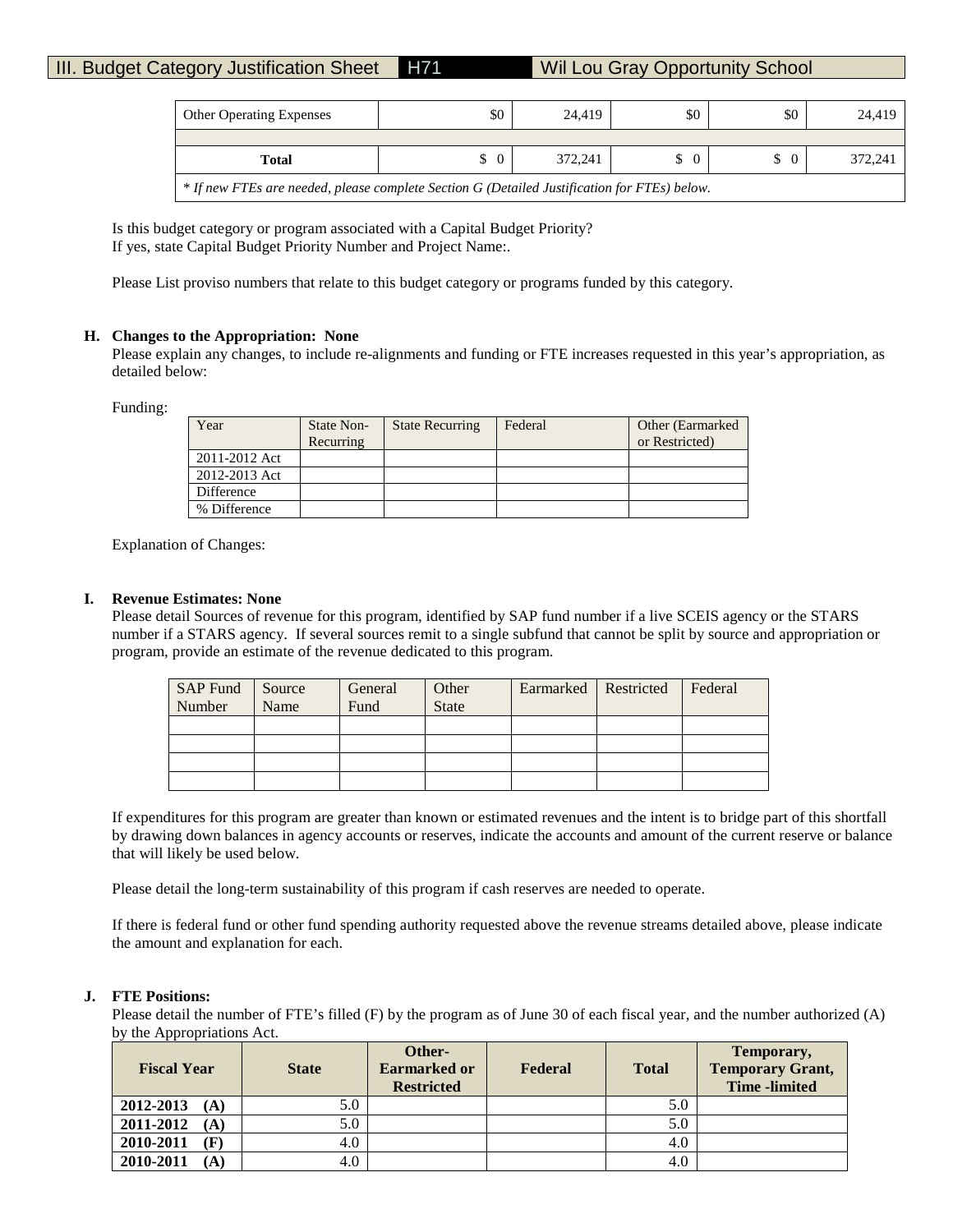| 2009-2010<br>(F)         | 4.0 | 4.0 |  |
|--------------------------|-----|-----|--|
| 2009-2010<br>(A)         | 5.0 | 5.0 |  |
| 2008-2009<br>(F)         | 5.0 | 5.0 |  |
| 2008-2009<br>(A)         | 8.0 | 8.0 |  |
| 2007-2008<br>(F)         | 5.0 | 5.0 |  |
| 2007-2008<br>$({\bf A})$ | 8.0 | 8.0 |  |

# **K. Detailed Justification for FTEs: None**

**Justification for New FTEs** 

- (a) Justification:
- (b) Future Impact on Operating Expenses or Facility Requirements:

#### (2) **Position Details:**

|                               | <b>State</b> | Federal | <b>Earmarked</b> | <b>Restricted</b> | <b>Total</b> |
|-------------------------------|--------------|---------|------------------|-------------------|--------------|
| Position Title:               |              |         |                  |                   |              |
| Number of FTEs                | $0.00\,$     | 0.00    | 0.00             | 0.00              | 0.00         |
| Personal Service              | \$0          | \$0     | \$0              | \$0               |              |
| <b>Employer Contributions</b> | \$0          | \$0     | \$0              | \$0               |              |

|                               | <b>State</b> | Federal | <b>Earmarked</b> | <b>Restricted</b> | <b>Total</b>    |
|-------------------------------|--------------|---------|------------------|-------------------|-----------------|
| Position Title:               |              |         |                  |                   |                 |
| Number of FTEs                | 0.00         | 0.00    | 0.00             | $0.00\,$          | 0.00            |
| Personal Service              | \$0          | \$0     | \$0              | \$0               | Φ               |
| <b>Employer Contributions</b> | \$0          | \$0     | \$0              | \$0               | $\sqrt{2}$<br>ഄ |

|                               | <b>State</b> | Federal | <b>Earmarked</b> | <b>Restricted</b> | <b>Total</b> |
|-------------------------------|--------------|---------|------------------|-------------------|--------------|
| <b>Position Title:</b>        |              |         |                  |                   |              |
| Number of FTEs                | 0.00         | 0.00    | 0.00             | 0.00              | 0.00         |
| Personal Service              | \$0          | \$0     | \$0              | \$0               |              |
| <b>Employer Contributions</b> | \$0          | \$0     | \$0              | \$0               |              |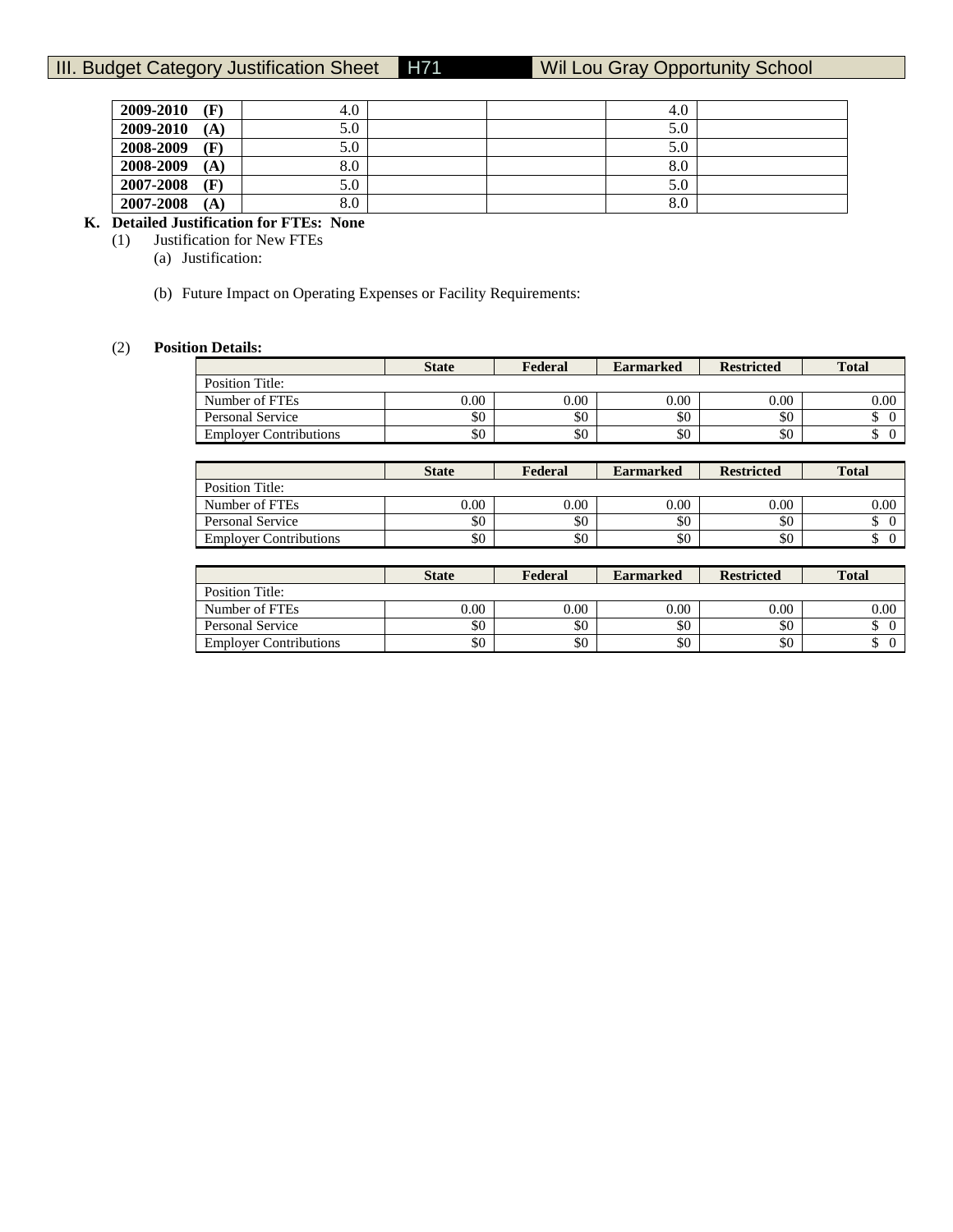#### **L. Summary description of programs and how they relate to the mission of the agency:**

Individualized course of study in Academics to prepare the student to take the GED. This program includes the JROTC program and a 24/7 Health Care Center. Provides Guidance Counselors that meet individually with each student to guide them through education and employment goals. Includes reception and switchboard duties for the entire campus. School established under 59-51-10 et. seq.

#### **M. Budget Program Number and Name:**

II. A. Academics

#### **N. Agency Activity Number and Name:**

Note: If more than one activity maps to this program; provide all activity numbers, names, and approximate funding amounts.

| Activity | <b>Activity Name</b> | State Non- | <b>State</b> | Federal | Other   | Total     |
|----------|----------------------|------------|--------------|---------|---------|-----------|
| Number   |                      | Recurring  | Recurring    |         |         |           |
| 833      | Academic             |            | 1,251,346    |         | 988,771 | 2,240,117 |
|          |                      |            |              |         |         |           |
|          |                      |            |              |         |         |           |
|          |                      |            |              |         |         |           |
|          |                      |            |              |         |         |           |

#### **O. Performance Measures:**

60% of all students taking the GED will successfully complete the test. 75% of all graduating cadets will achieve at least one year of progress in reading and math during 5 months of instruction as indicated by post-TABE testing. 100% of student medical needs are met.

#### **P. Program Interaction:**

This program shares student retention and oversight with the Student Services department. The program is responsible for all student activity during the school hours.

#### **Q. Change Management:**

We have had two reductions in force over the last four years that affected this department directly. Upon the retirement of one of the administrative staff in the department, the duties were split and transferred into other administrative support staff. We share funding of a position with another agency.

#### **R. Detailed Funding Information:**

| FY 2012-13 Cost Estimates:    | <b>State</b><br><b>Non-Recurring</b> |           | <b>State</b><br>Federal<br>Recurring |           | <b>Total</b> |
|-------------------------------|--------------------------------------|-----------|--------------------------------------|-----------|--------------|
| Number of FTEs*               |                                      | 20.19     | 0.00                                 | 5.73      | 25.92        |
|                               |                                      |           |                                      |           |              |
| Personal Service              | \$0                                  | \$900,639 | \$0                                  | \$520,210 | \$1,420,849  |
| <b>Employer Contributions</b> | \$0                                  | 317,118   | \$0                                  | 163540    | \$<br>0      |
|                               |                                      |           |                                      |           |              |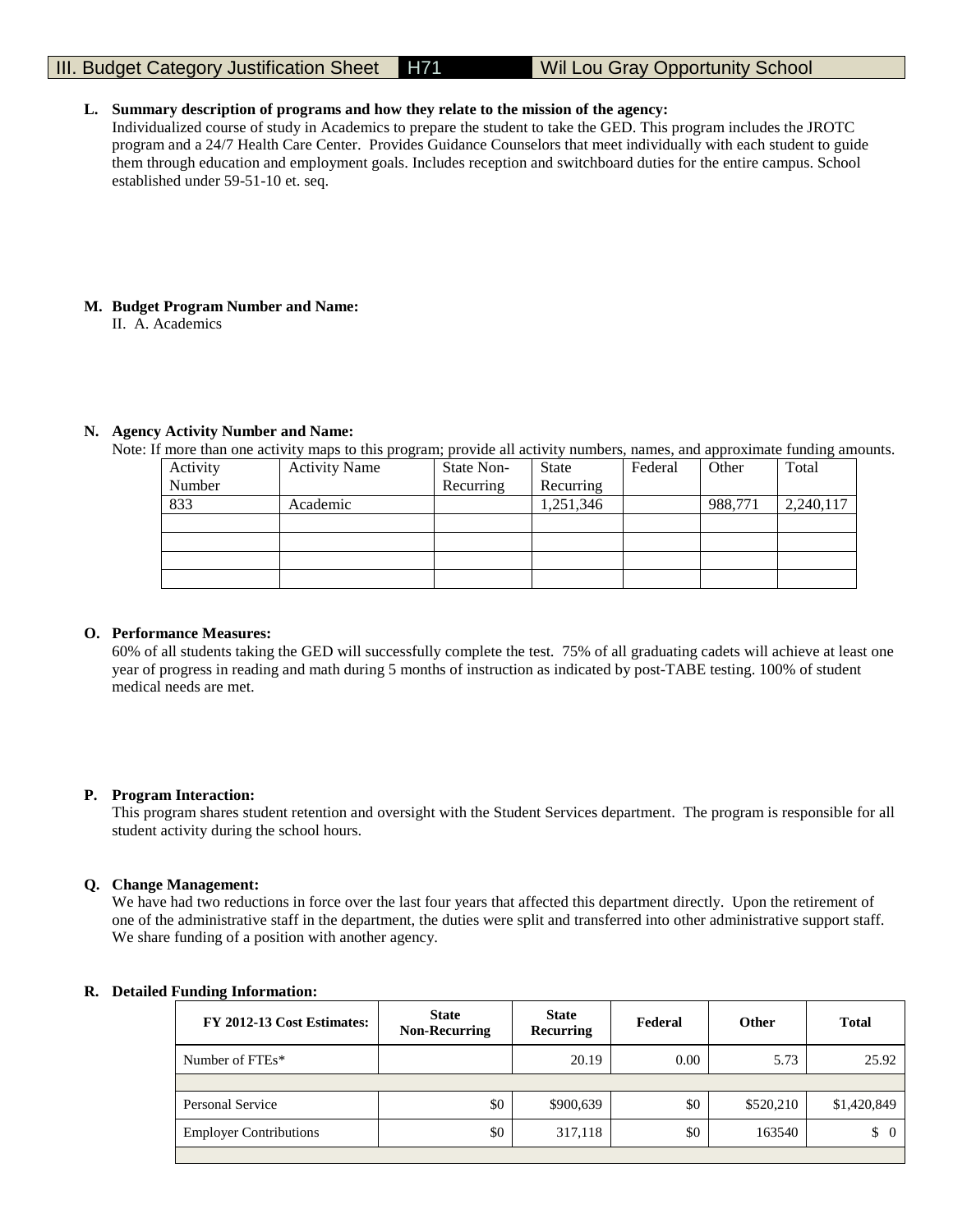| Program/Case Services                                                                        | \$0 | \$0    | \$0 | \$0     | $\begin{matrix} 0 \end{matrix}$ |  |  |  |  |
|----------------------------------------------------------------------------------------------|-----|--------|-----|---------|---------------------------------|--|--|--|--|
| Pass-Through Funds                                                                           | \$0 | \$0    | \$0 | \$0     | $\begin{matrix} 0 \end{matrix}$ |  |  |  |  |
| <b>Other Operating Expenses</b>                                                              | \$0 | 33,589 | \$0 | 305,021 | 338,610                         |  |  |  |  |
|                                                                                              |     |        |     |         |                                 |  |  |  |  |
| <b>Total</b><br>\$<br>1,251,346<br>\$<br>988.771<br>2,240,117<br>$\Omega$<br>$\overline{0}$  |     |        |     |         |                                 |  |  |  |  |
| * If new FTEs are needed, please complete Section G (Detailed Justification for FTEs) below. |     |        |     |         |                                 |  |  |  |  |

Is this budget category or program associated with a Capital Budget Priority? If yes, state Capital Budget Priority Number and Project Name:.

Please List proviso numbers that relate to this budget category or programs funded by this category.

#### **S. Changes to the Appropriation: None**

Please explain any changes, to include re-alignments and funding or FTE increases requested in this year's appropriation, as detailed below:

Funding:

| Year          | State Non- | <b>State Recurring</b> | Federal | Other (Earmarked) |
|---------------|------------|------------------------|---------|-------------------|
|               | Recurring  |                        |         | or Restricted)    |
| 2011-2012 Act |            |                        |         |                   |
| 2012-2013 Act |            |                        |         |                   |
| Difference    |            |                        |         |                   |
| % Difference  |            |                        |         |                   |

Explanation of Changes:

#### **T. Revenue Estimates:**

Please detail Sources of revenue for this program, identified by SAP fund number if a live SCEIS agency or the STARS number if a STARS agency. If several sources remit to a single subfund that cannot be split by source and appropriation or program, provide an estimate of the revenue dedicated to this program.

| <b>SAP Fund</b> | <b>Source Name</b> | General Fund | Other        | Earmarked | Restricted | Federal |
|-----------------|--------------------|--------------|--------------|-----------|------------|---------|
| Number          |                    |              | <b>State</b> |           |            |         |
| 4937000         | <b>Allocations</b> |              |              |           | 496,498    |         |
|                 | Education          |              |              |           |            |         |
|                 | Improvement        |              |              |           |            |         |
| 37640000        | Medicaid Asst      |              |              | 140,021   |            |         |
| 3521000         | Federal            |              |              | 338,752   |            |         |
|                 | SubGrant           |              |              |           |            |         |
| 30370000        | Misc Rev           |              |              | 13,500    |            |         |

If expenditures for this program are greater than known or estimated revenues and the intent is to bridge part of this shortfall by drawing down balances in agency accounts or reserves, indicate the accounts and amount of the current reserve or balance that will likely be used below.

Please detail the long-term sustainability of this program if cash reserves are needed to operate.

If there is federal fund or other fund spending authority requested above the revenue streams detailed above, please indicate the amount and explanation for each.

#### **U. FTE Positions:**

Please detail the number of FTE's filled (F) by the program as of June 30 of each fiscal year, and the number authorized (A) by the Appropriations Act.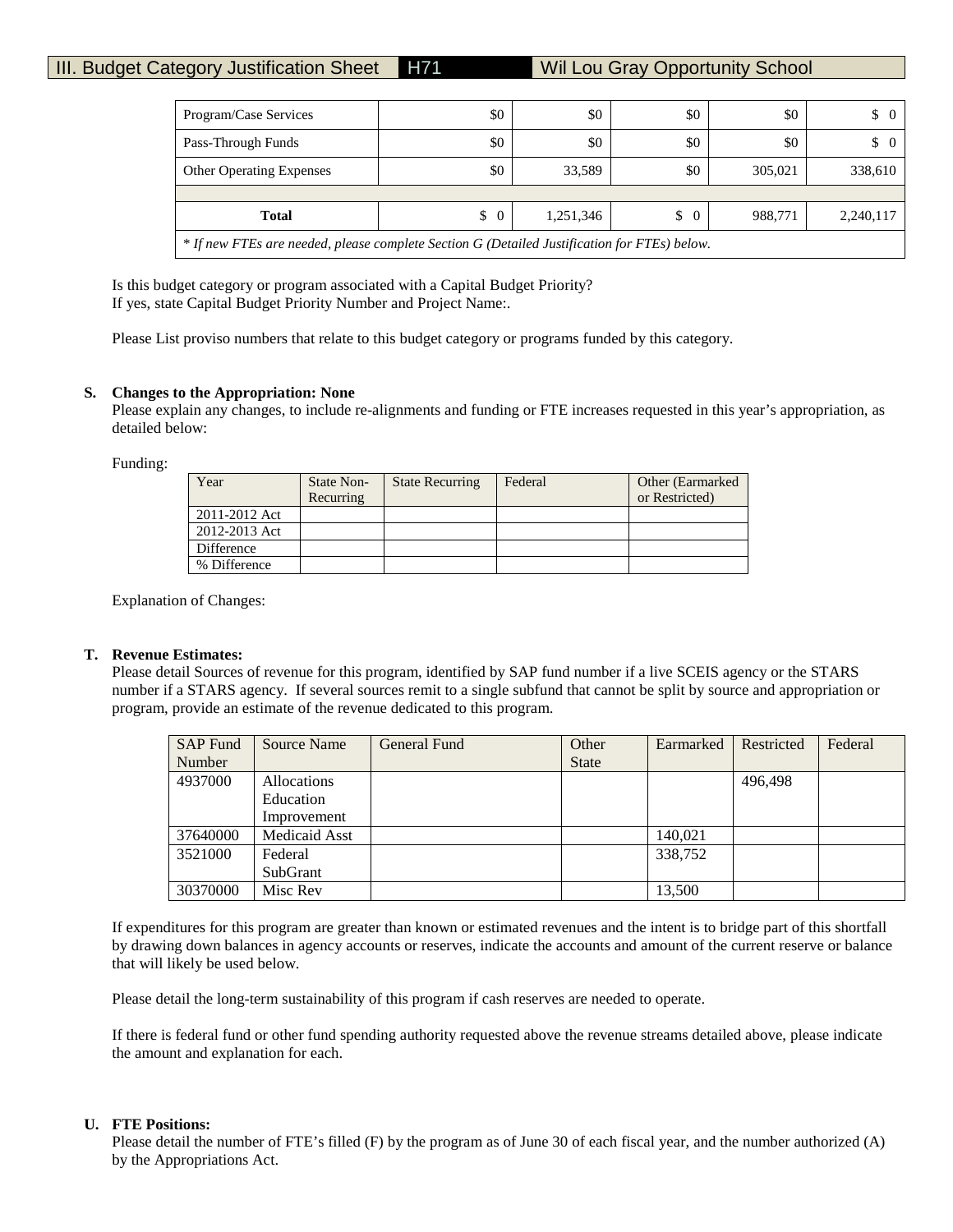| <b>Fiscal Year</b> | <b>State</b> | Other-<br><b>Earmarked or</b><br><b>Restricted</b> | Federal | <b>Total</b> | Temporary,<br><b>Temporary Grant,</b><br><b>Time</b> -limited |
|--------------------|--------------|----------------------------------------------------|---------|--------------|---------------------------------------------------------------|
| 2012-2013<br>(A)   | 20.19        | 5.73                                               |         | 25.92        |                                                               |
| 2011-2012<br>(A)   | 20.19        | 5.73                                               |         | 25.92        |                                                               |
| 2010-2011<br>(F)   | 9.4          | 4.20                                               |         | 13.60        | 2.0                                                           |
| 2010-2011<br>(A)   | 17.55        | 5.79                                               |         | 23.34        |                                                               |
| 2009-2010<br>(F)   | 10.44        | 5.00                                               |         | 14.22        | 1.0                                                           |
| 2009-2010<br>(A)   | 15.55        | 5.79                                               |         | 21.34        |                                                               |
| (F)<br>2008-2009   |              |                                                    |         |              |                                                               |
| 2008-2009<br>(A)   | 15.86        | 6.29                                               |         | 22.15        |                                                               |
| 2007-2008<br>(F)   |              |                                                    |         |              |                                                               |
| 2007-2008<br>(A)   | 15.86        | 6.29                                               |         | 22.15        |                                                               |

# **V. Detailed Justification for FTEs: None**

(1) Justification for New FTEs

(a) Justification:

(b) Future Impact on Operating Expenses or Facility Requirements:

### (2) **Position Details:**

|                               | <b>State</b> | Federal  | <b>Earmarked</b> | <b>Restricted</b> | <b>Total</b> |
|-------------------------------|--------------|----------|------------------|-------------------|--------------|
| Position Title:               |              |          |                  |                   |              |
| Number of FTEs                | 0.00         | $0.00\,$ | 0.00             | 0.00              | 0.00         |
| Personal Service              | \$0          | \$0      | \$0              | \$0               |              |
| <b>Employer Contributions</b> | \$0          | \$0      | \$0              | \$0               | ╜            |

|                               | <b>State</b> | Federal | <b>Earmarked</b> | <b>Restricted</b> | <b>Total</b> |
|-------------------------------|--------------|---------|------------------|-------------------|--------------|
| Position Title:               |              |         |                  |                   |              |
| Number of FTEs                | 0.00         | 0.00    | 0.00             | 0.00              | 0.00         |
| Personal Service              | \$0          | \$0     | \$0              | \$0               | Φ            |
| <b>Employer Contributions</b> | \$0          | \$0     | \$0              | \$0               | Φ            |

|                               | <b>State</b> | Federal  | <b>Earmarked</b> | <b>Restricted</b> | <b>Total</b> |
|-------------------------------|--------------|----------|------------------|-------------------|--------------|
| Position Title:               |              |          |                  |                   |              |
| Number of FTEs                | 0.00         | $0.00\,$ | 0.00             | 0.00              | 0.00         |
| Personal Service              | \$0          | \$0      | \$0              | \$0               |              |
| <b>Employer Contributions</b> | \$0          | \$0      | \$0              | \$0               |              |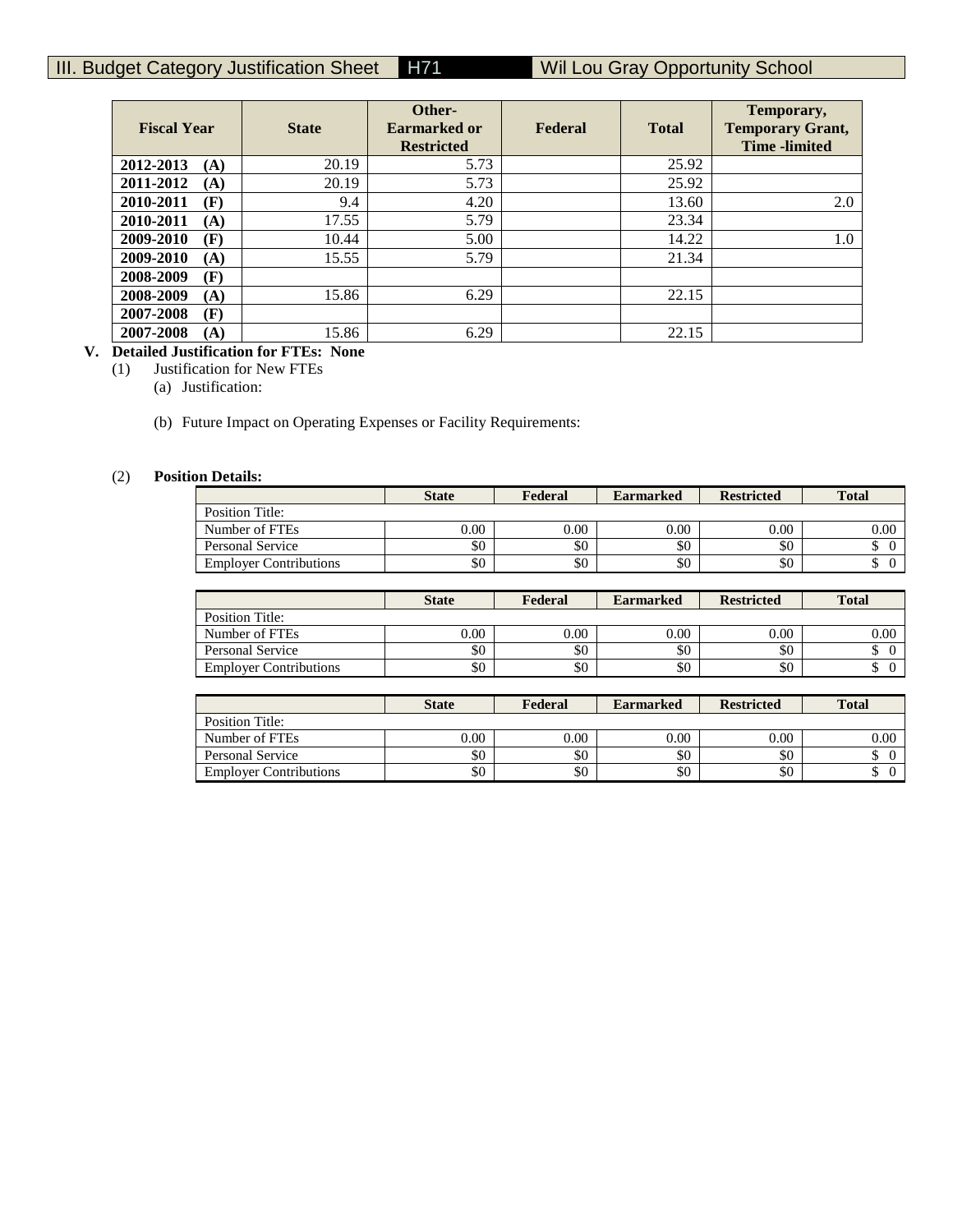#### **W. Summary description of programs and how they relate to the mission of the agency:**

Provides Vocational training, Life Skills and Pre-employment training. Provides the student with opportunities to explore and evaluate various occupations through job shadowing and on-the-job training. School established under 59-51-10 et. seq.

#### **X. Budget Program Number and Name:**

II. B. Vocational

#### **Y. Agency Activity Number and Name:**

Note: If more than one activity maps to this program; provide all activity numbers, names, and approximate funding amounts.

| Activity | <b>Activity Name</b> | State Non- | <b>State</b> | Federal | Other  | Total   |
|----------|----------------------|------------|--------------|---------|--------|---------|
| Number   |                      | Recurring  | Recurring    |         |        |         |
| 834      | Vocational           |            | 220,883      |         | 66,600 | 287,483 |
|          |                      |            |              |         |        |         |
|          |                      |            |              |         |        |         |
|          |                      |            |              |         |        |         |
|          |                      |            |              |         |        |         |

#### **Z. Performance Measures:**

100% of all students satisfactorily complete the OSHA-10 certification classes. Job readiness training is completed by each graduation student to enhance their employability.

#### **AA.Program Interaction:**

This program operates under the confines of the Educational department. They are responsible for student supervision during school hours. They work with the other departments to ensure a smooth transition of student movement.

#### **BB. Change Management:**

Three business education teachers were terminated during one of the reduction in force in the past few years. The legislature has provided the funding and position to bring a business education teacher on staff to reestablish that portion of our program.

#### **CC.Detailed Funding Information:**

| FY 2012-13 Cost Estimates:    | <b>State</b><br><b>Non-Recurring</b> | <b>State</b><br>Recurring | Federal | <b>Other</b> | <b>Total</b>         |
|-------------------------------|--------------------------------------|---------------------------|---------|--------------|----------------------|
| Number of FTEs*               |                                      | 3.5                       | 0.00    | .93          | 4.43                 |
|                               |                                      |                           |         |              |                      |
| Personal Service              | \$0                                  | 161,854                   | \$0     | 50,515       | \$212,369            |
| <b>Employer Contributions</b> | \$0                                  | 56,989                    | \$0     | 16,085       | \$73,074             |
|                               |                                      |                           |         |              |                      |
| Program/Case Services         | \$0                                  | \$0                       | \$0     | \$0          | \$<br>$\overline{0}$ |
| Pass-Through Funds            | \$0                                  | \$0                       | \$0     | \$0          | \$<br>0              |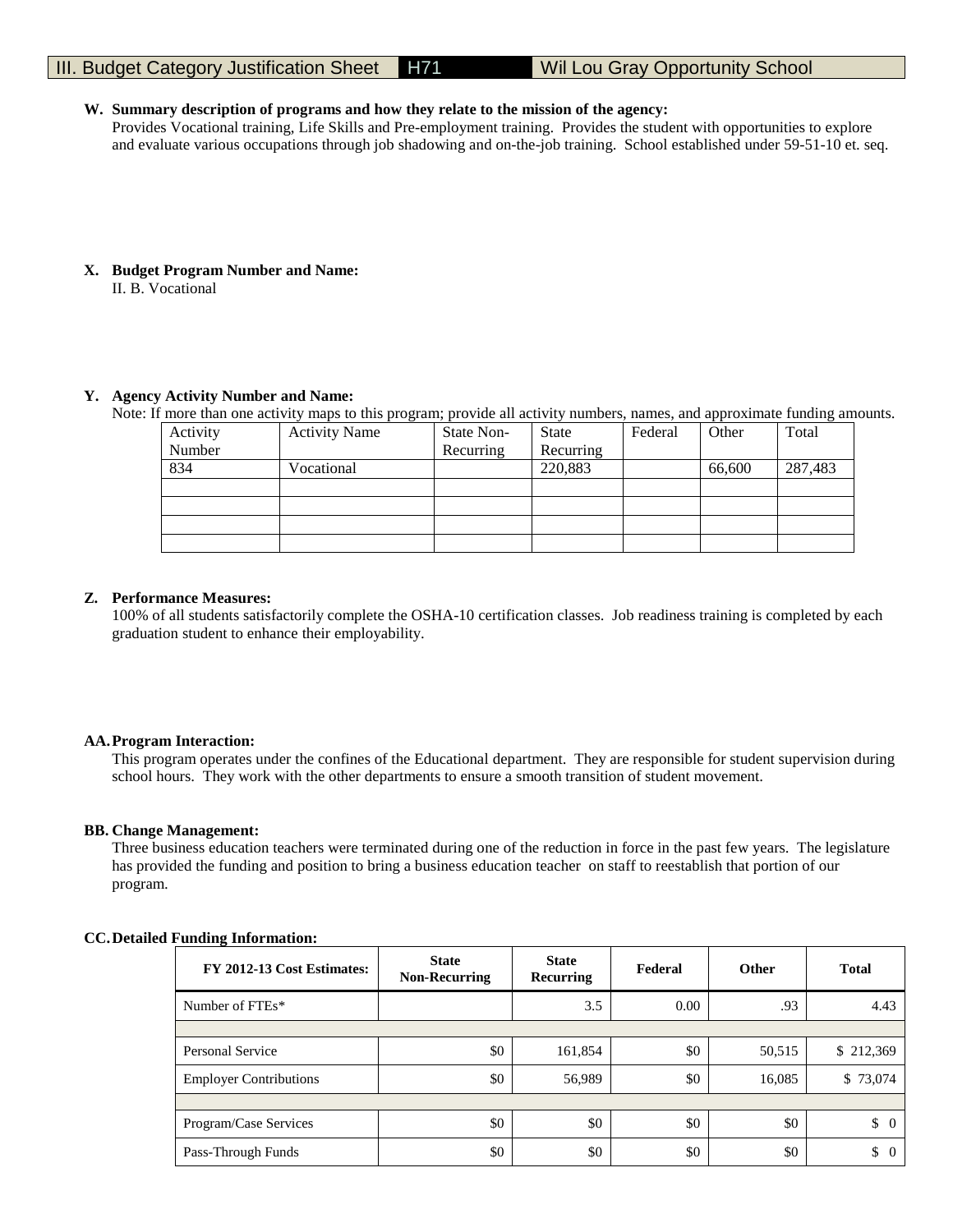| <b>Other Operating Expenses</b> | \$0                                                                                          | 2.040     | \$0      | \$0      | \$2,040   |  |  |  |  |  |
|---------------------------------|----------------------------------------------------------------------------------------------|-----------|----------|----------|-----------|--|--|--|--|--|
|                                 |                                                                                              |           |          |          |           |  |  |  |  |  |
| <b>Total</b>                    | $\Omega$<br>S                                                                                | \$220,883 | $\Omega$ | \$66,600 | \$285,443 |  |  |  |  |  |
|                                 | * If new FTEs are needed, please complete Section G (Detailed Justification for FTEs) below. |           |          |          |           |  |  |  |  |  |

Is this budget category or program associated with a Capital Budget Priority? If yes, state Capital Budget Priority Number and Project Name:.

Please List proviso numbers that relate to this budget category or programs funded by this category.

#### **DD.Changes to the Appropriation: None**

Please explain any changes, to include re-alignments and funding or FTE increases requested in this year's appropriation, as detailed below:

Funding:

| Year          | State Non-<br>Recurring | <b>State Recurring</b> | Federal | Other (Earmarked)<br>or Restricted) |
|---------------|-------------------------|------------------------|---------|-------------------------------------|
| 2011-2012 Act |                         |                        |         |                                     |
| 2012-2013 Act |                         |                        |         |                                     |
| Difference    |                         |                        |         |                                     |
| % Difference  |                         |                        |         |                                     |

Explanation of Changes:

#### **EE. Revenue Estimates:**

Please detail Sources of revenue for this program, identified by SAP fund number if a live SCEIS agency or the STARS number if a STARS agency. If several sources remit to a single subfund that cannot be split by source and appropriation or program, provide an estimate of the revenue dedicated to this program.

| <b>SAP Fund</b> | Source     | General | Other        | Earmarked | Restricted | Federal |
|-----------------|------------|---------|--------------|-----------|------------|---------|
| Number          | Name       | Fund    | <b>State</b> |           |            |         |
| 4973000         | EIA        |         |              |           | 66000      |         |
|                 | Allocation |         |              |           |            |         |
|                 |            |         |              |           |            |         |
|                 |            |         |              |           |            |         |
|                 |            |         |              |           |            |         |

If expenditures for this program are greater than known or estimated revenues and the intent is to bridge part of this shortfall by drawing down balances in agency accounts or reserves, indicate the accounts and amount of the current reserve or balance that will likely be used below.

Please detail the long-term sustainability of this program if cash reserves are needed to operate.

If there is federal fund or other fund spending authority requested above the revenue streams detailed above, please indicate the amount and explanation for each.

#### **FF. FTE Positions:**

Please detail the number of FTE's filled (F) by the program as of June 30 of each fiscal year, and the number authorized (A) by the Appropriations Act.

| <b>Fiscal Year</b> | <b>State</b> | Other-<br><b>Earmarked or</b><br><b>Restricted</b> | Federal | <b>Total</b> | Temporary,<br><b>Temporary Grant,</b><br><b>Time</b> -limited |
|--------------------|--------------|----------------------------------------------------|---------|--------------|---------------------------------------------------------------|
| 2012-2013<br>(A)   | 3.5          | .93                                                |         | 4.43         |                                                               |
| 2011-2012<br>(A)   | 3.5          | .93                                                |         | 4.43         |                                                               |
| 2010-2011<br>F     | .83          | .79                                                |         | 1.62         |                                                               |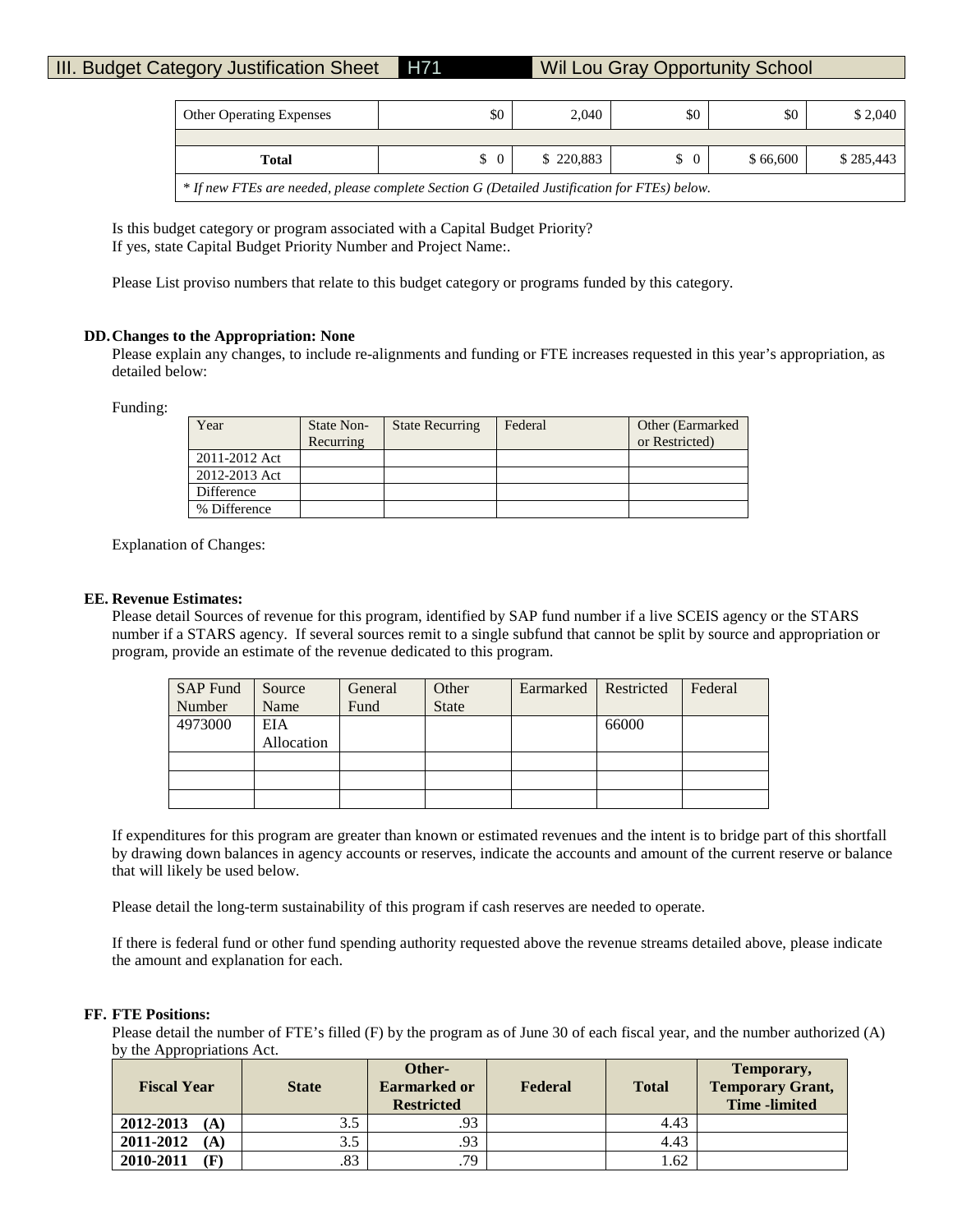| 2010-2011<br>(A) | 2.31 | 1.73 | 4.04 |  |
|------------------|------|------|------|--|
| 2009-2010<br>(F) | .83  | .79  | 1.62 |  |
| 2009-2010<br>(A) | 2.31 | 1.73 | 4.04 |  |
| 2008-2009<br>(F) |      |      |      |  |
| 2008-2009<br>(A) | 2.00 | 1.23 | 4.04 |  |
| 2007-2008<br>(F) |      |      |      |  |
| 2007-2008<br>(A) | 2.00 | .23  | 4.04 |  |

# **GG. Detailed Justification for FTEs: None**

**Justification for New FTEs** 

(a) Justification:

(b) Future Impact on Operating Expenses or Facility Requirements:

# (2) **Position Details:**

|                               | <b>State</b> | Federal | <b>Earmarked</b> | <b>Restricted</b> | <b>Total</b> |
|-------------------------------|--------------|---------|------------------|-------------------|--------------|
| Position Title:               |              |         |                  |                   |              |
| Number of FTEs                | 0.00         | 0.00    | 0.00             | 0.00              | 0.00         |
| Personal Service              | \$0          | \$0     | \$0              | \$0               |              |
| <b>Employer Contributions</b> | \$0          | \$0     | \$0              | \$0               |              |

|                               | <b>State</b> | Federal | <b>Earmarked</b> | <b>Restricted</b> | <b>Total</b> |
|-------------------------------|--------------|---------|------------------|-------------------|--------------|
| Position Title:               |              |         |                  |                   |              |
| Number of FTEs                | $0.00\,$     | 0.00    | 0.00             | 0.00              | $0.00\,$     |
| <b>Personal Service</b>       | \$0          | \$0     | \$0              | \$0               |              |
| <b>Employer Contributions</b> | \$0          | \$0     | \$0              | \$0               |              |

|                               | <b>State</b> | Federal  | <b>Earmarked</b> | <b>Restricted</b> | <b>Total</b> |
|-------------------------------|--------------|----------|------------------|-------------------|--------------|
| Position Title:               |              |          |                  |                   |              |
| Number of FTEs                | 0.00         | $0.00\,$ | 0.00             | 0.00              | 0.00         |
| Personal Service              | \$0          | \$0      | \$0              | \$0               |              |
| <b>Employer Contributions</b> | \$0          | \$0      | \$0              | \$0               | ╜            |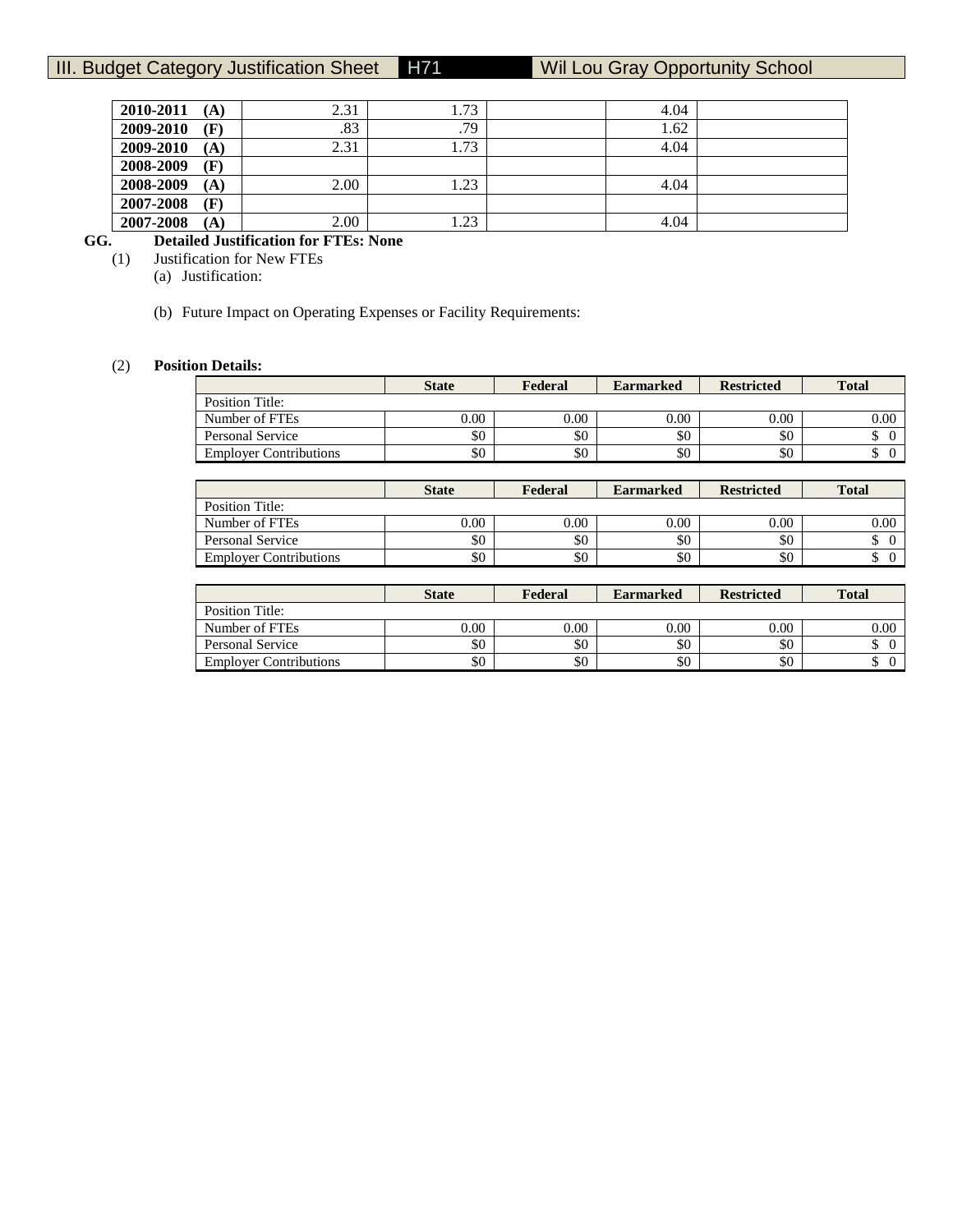#### **HH. Summary description of programs and how they relate to the mission of the agency:**

Provides the student with reference materials and computer stations for additional research and learning. Provides students with a knowledge of library systems to enable them to use public libraries as a resource to further their education. School established under 59-51-10 et. seq.

#### **II. Budget Program Number and Name:** II C. Library

#### **JJ. Agency Activity Number and Name:**

Note: If more than one activity maps to this program; provide all activity numbers, names, and approximate funding amounts.

| Activity | <b>Activity Name</b> | State Non- | <b>State</b> | Federal | Other  | Total  |
|----------|----------------------|------------|--------------|---------|--------|--------|
| Number   |                      | Recurring  | Recurring    |         |        |        |
| 835      | $\iota$ ibrary       |            | 41,285       |         | 42,196 | 83,481 |
|          |                      |            |              |         |        |        |
|          |                      |            |              |         |        |        |
|          |                      |            |              |         |        |        |
|          |                      |            |              |         |        |        |

#### **KK. Performance Measures:**

All students are provided access to library collections and on-line materials with the assistance of their teacher and media specialist as an aid to their classroom learning to enhance individual TABE and GED performance. Opportunity is provided to all students to participate in the planning and production of school TV program and website.

#### **LL. Program Interaction:**

The Librarian/Media Specialist works with the students to increase their reading and language skills. The program is an integral part of the educational program of the students. The program is also responsible for issuing ids for the students.

#### **MM. Change Management:**

The librarian/media specialist has been working with the Director to redesign promotional videos, the website and brochures to reflect our changing program.

#### **NN.Detailed Funding Information:**

| FY 2012-13 Cost Estimates:    | <b>State</b><br><b>Non-Recurring</b> | <b>State</b><br>Recurring | Federal | Other  | <b>Total</b>   |
|-------------------------------|--------------------------------------|---------------------------|---------|--------|----------------|
| Number of FTEs*               |                                      | .61                       | 0.00    | .20    | 0.81           |
|                               |                                      |                           |         |        |                |
| Personal Service              | \$0                                  | 28,436                    | \$0     | 32,005 | \$60,441       |
| <b>Employer Contributions</b> | \$0                                  | 10,012                    | \$0     | 10,191 | \$20203        |
|                               |                                      |                           |         |        |                |
| Program/Case Services         | \$0                                  | \$0                       | \$0     | \$0    | \$<br>$\Omega$ |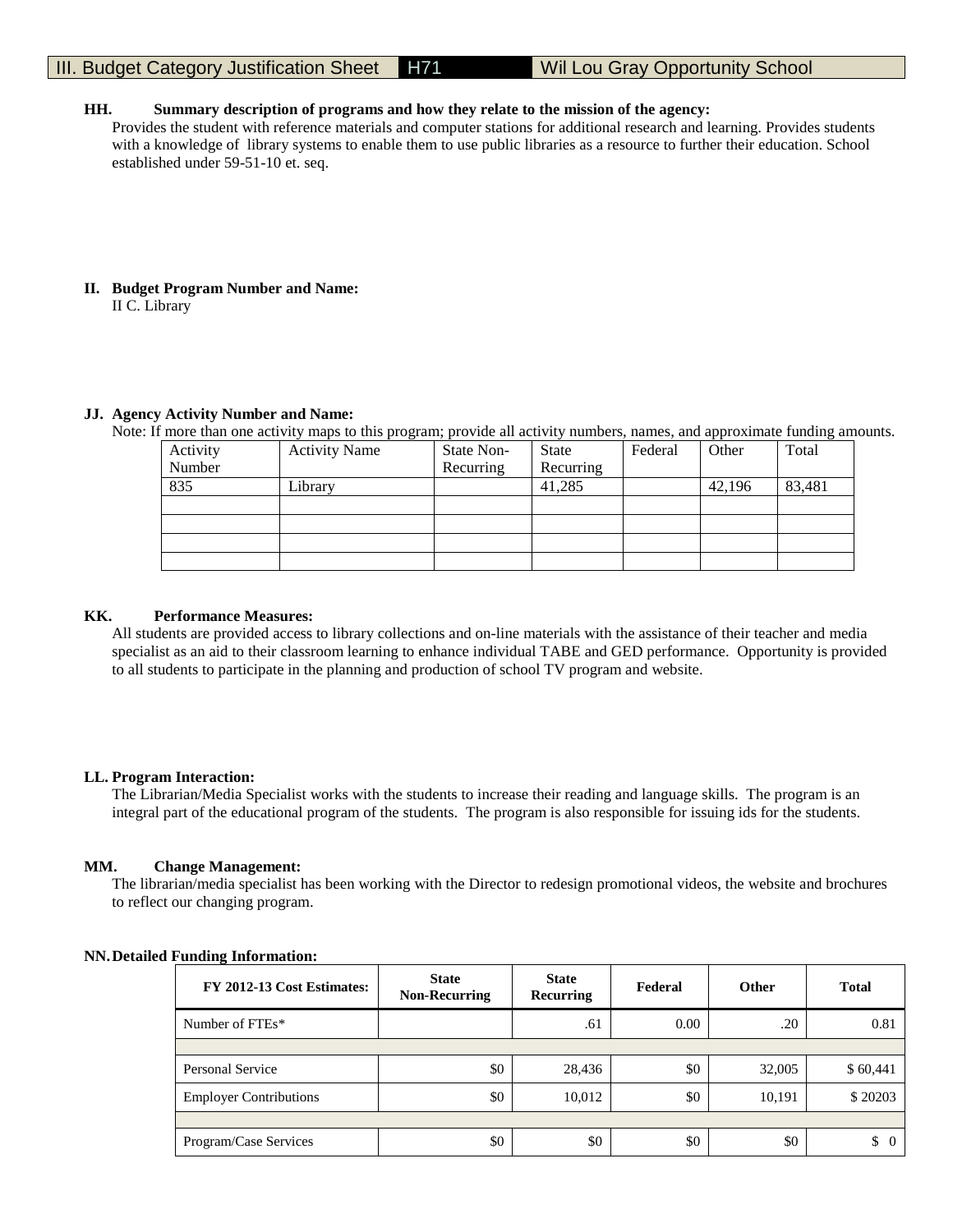| Pass-Through Funds                                                                           | \$0 | \$0   | \$0 | \$0 | $\begin{matrix} 0 \end{matrix}$ |  |  |  |  |
|----------------------------------------------------------------------------------------------|-----|-------|-----|-----|---------------------------------|--|--|--|--|
| <b>Other Operating Expenses</b>                                                              | \$0 | 2,837 | \$0 | \$0 | \$2,837                         |  |  |  |  |
|                                                                                              |     |       |     |     |                                 |  |  |  |  |
| \$41,285<br>\$42,196<br>\$83,841<br>$\frac{1}{2}$<br>\$<br><b>Total</b><br>$\Omega$          |     |       |     |     |                                 |  |  |  |  |
| * If new FTEs are needed, please complete Section G (Detailed Justification for FTEs) below. |     |       |     |     |                                 |  |  |  |  |

Is this budget category or program associated with a Capital Budget Priority? If yes, state Capital Budget Priority Number and Project Name:.

Please List proviso numbers that relate to this budget category or programs funded by this category.

#### **OO. Changes to the Appropriation: None**

Please explain any changes, to include re-alignments and funding or FTE increases requested in this year's appropriation, as detailed below:

Funding:

| Year          | State Non-<br>Recurring | <b>State Recurring</b> | Federal | Other (Earmarked)<br>or Restricted) |
|---------------|-------------------------|------------------------|---------|-------------------------------------|
|               |                         |                        |         |                                     |
| 2011-2012 Act |                         |                        |         |                                     |
| 2012-2013 Act |                         |                        |         |                                     |
| Difference    |                         |                        |         |                                     |
| % Difference  |                         |                        |         |                                     |

Explanation of Changes:

#### **PP. Revenue Estimates:**

Please detail Sources of revenue for this program, identified by SAP fund number if a live SCEIS agency or the STARS number if a STARS agency. If several sources remit to a single subfund that cannot be split by source and appropriation or program, provide an estimate of the revenue dedicated to this program.

| <b>SAP Fund</b> | Source     | General | Other        | Earmarked | Restricted | Federal |
|-----------------|------------|---------|--------------|-----------|------------|---------|
| Number          | Name       | Fund    | <b>State</b> |           |            |         |
| 49730000        | <b>EIA</b> |         |              |           | 42,196     |         |
|                 | Allocation |         |              |           |            |         |
|                 |            |         |              |           |            |         |
|                 |            |         |              |           |            |         |
|                 |            |         |              |           |            |         |

If expenditures for this program are greater than known or estimated revenues and the intent is to bridge part of this shortfall by drawing down balances in agency accounts or reserves, indicate the accounts and amount of the current reserve or balance that will likely be used below.

Please detail the long-term sustainability of this program if cash reserves are needed to operate.

If there is federal fund or other fund spending authority requested above the revenue streams detailed above, please indicate the amount and explanation for each.

#### **QQ. FTE Positions:**

Please detail the number of FTE's filled (F) by the program as of June 30 of each fiscal year, and the number authorized (A) by the Appropriations Act.

| <b>Fiscal Year</b> | <b>State</b> | Other-<br><b>Earmarked or</b><br><b>Restricted</b> | Federal | <b>Total</b> | Temporary,<br><b>Temporary Grant,</b><br><b>Time</b> -limited |
|--------------------|--------------|----------------------------------------------------|---------|--------------|---------------------------------------------------------------|
| 2012-2013<br>(A)   | .61          | .20                                                |         | .81          |                                                               |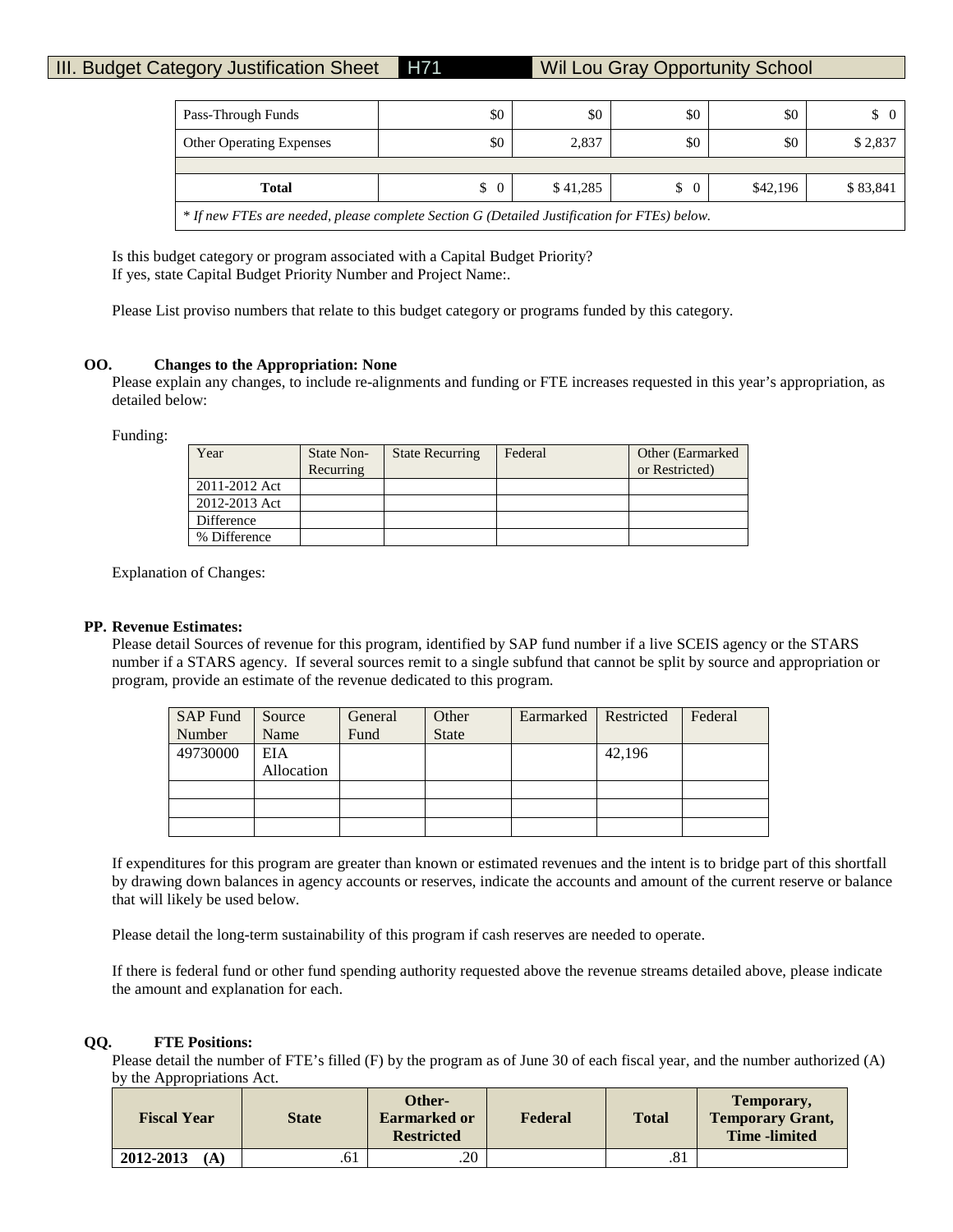| .61 | .20 |     |                                                      |
|-----|-----|-----|------------------------------------------------------|
| .61 | .20 |     |                                                      |
| .61 | .20 |     |                                                      |
| .61 | .20 |     |                                                      |
| .61 | .20 |     |                                                      |
| .61 | .20 |     |                                                      |
| .61 | .20 | .81 |                                                      |
| .61 | .20 |     |                                                      |
| .61 | .20 |     |                                                      |
|     |     |     | .81<br>.81<br>.81<br>.81<br>.81<br>.81<br>.81<br>.81 |

# **RR.Detailed Justification for FTEs: None**

(1) Justification for New FTEs

(a) Justification:

(b) Future Impact on Operating Expenses or Facility Requirements:

### (2) **Position Details:**

|                               | <b>State</b> | Federal | <b>Earmarked</b> | <b>Restricted</b> | <b>Total</b> |
|-------------------------------|--------------|---------|------------------|-------------------|--------------|
| Position Title:               |              |         |                  |                   |              |
| Number of FTEs                | 0.00         | 0.00    | 0.00             | 0.00              | 0.00         |
| Personal Service              | \$0          | \$0     | \$0              | \$0               |              |
| <b>Employer Contributions</b> | \$0          | \$0     | \$0              | \$0               | ╜            |

|                               | <b>State</b> | Federal | <b>Earmarked</b> | <b>Restricted</b> | <b>Total</b> |
|-------------------------------|--------------|---------|------------------|-------------------|--------------|
| Position Title:               |              |         |                  |                   |              |
| Number of FTEs                | 0.00         | 0.00    | 0.00             | 0.00              | 0.00         |
| Personal Service              | \$0          | \$0     | \$0              | \$0               | D            |
| <b>Employer Contributions</b> | \$0          | \$0     | \$0              | \$0               | D            |

|                               | <b>State</b> | Federal | <b>Earmarked</b> | <b>Restricted</b> | <b>Total</b> |
|-------------------------------|--------------|---------|------------------|-------------------|--------------|
| Position Title:               |              |         |                  |                   |              |
| Number of FTEs                | $0.00\,$     | 0.00    | 0.00             | 0.00              | 0.00         |
| Personal Service              | \$0          | \$0     | \$0              | \$0               |              |
| <b>Employer Contributions</b> | \$0          | \$0     | \$0              | \$0               | ╜            |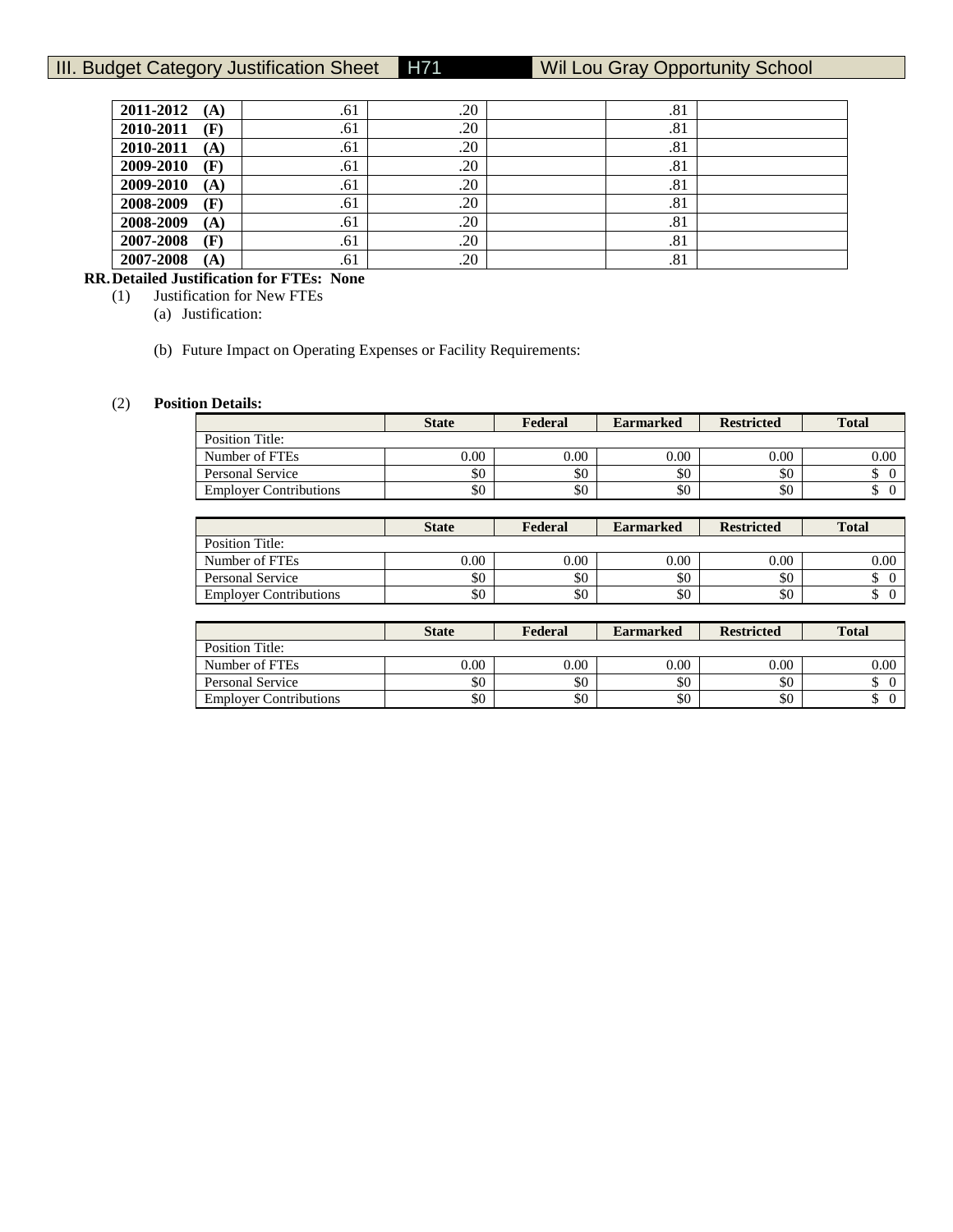#### **SS. Summary description of programs and how they relate to the mission of the agency:**

Admissions, community service work, transportation of students and supervision of the dormitories 24 hours a day, 7 days a week are the responsibilities of the residential staff. The residential program reinforces what is learned in the Education Program by providing the students with an opportunity to observe and participate in a disciplined, structured, and positive community where goals, achievement and independence are stressed. School established under 59-51-10 et. seq.

#### **TT. Budget Program Number and Name:**

III Student Services

#### **UU.Agency Activity Number and Name:**

Note: If more than one activity maps to this program; provide all activity numbers, names, and approximate funding amounts.

| Activity | <b>Activity Name</b>    | State Non- | State     | Federal | Other | Total     |
|----------|-------------------------|------------|-----------|---------|-------|-----------|
| Number   |                         | Recurring  | Recurring |         |       |           |
| 836      | <b>Student Services</b> |            | 1,649,433 |         | 8,000 | 1,657,433 |
|          |                         |            |           |         |       |           |
|          |                         |            |           |         |       |           |
|          |                         |            |           |         |       |           |
|          |                         |            |           |         |       |           |

#### **VV.Performance Measures:**

100% of the students complete community service, life coping skills training and met certain physical fitness standards through a variety of on and off campus activities designed to develop the individual

#### **WW. Program Interaction:**

This program is responsible for reviewing applications, interviewing prospective students and all processes associated with admissions. Another component is the residential program which supervises the students while out of school and on field trips. These programs work closely with other departments to ensure adequate supervision and coordination of student movement.

#### **XX.Change Management:**

In order to serve more at risk youth, the schedule of admissions has expanded. We offer three enrollment dates during the year and also will allow individual students to enroll until 8 weeks before the GED Exam is offered.

#### **YY.Detailed Funding Information:**

| FY 2012-13 Cost Estimates:    | <b>State</b><br><b>Non-Recurring</b> | <b>State</b><br><b>Recurring</b> | Federal | <b>Other</b> | <b>Total</b>         |
|-------------------------------|--------------------------------------|----------------------------------|---------|--------------|----------------------|
| Number of FTEs*               |                                      | 36.39                            | 0.00    | 0.00         | 36.39                |
|                               |                                      |                                  |         |              |                      |
| Personal Service              | \$0                                  | 1,201,412                        | \$0     | \$0          | \$1,201,412          |
| <b>Employer Contributions</b> | \$0                                  | 423,021                          | \$0     | \$0          | \$423,021            |
|                               |                                      |                                  |         |              |                      |
| Program/Case Services         | \$0                                  | \$0                              | \$0     | \$0          | \$<br>$\overline{0}$ |
| Pass-Through Funds            | \$0                                  | \$0                              | \$0     | \$0          | \$<br>$\overline{0}$ |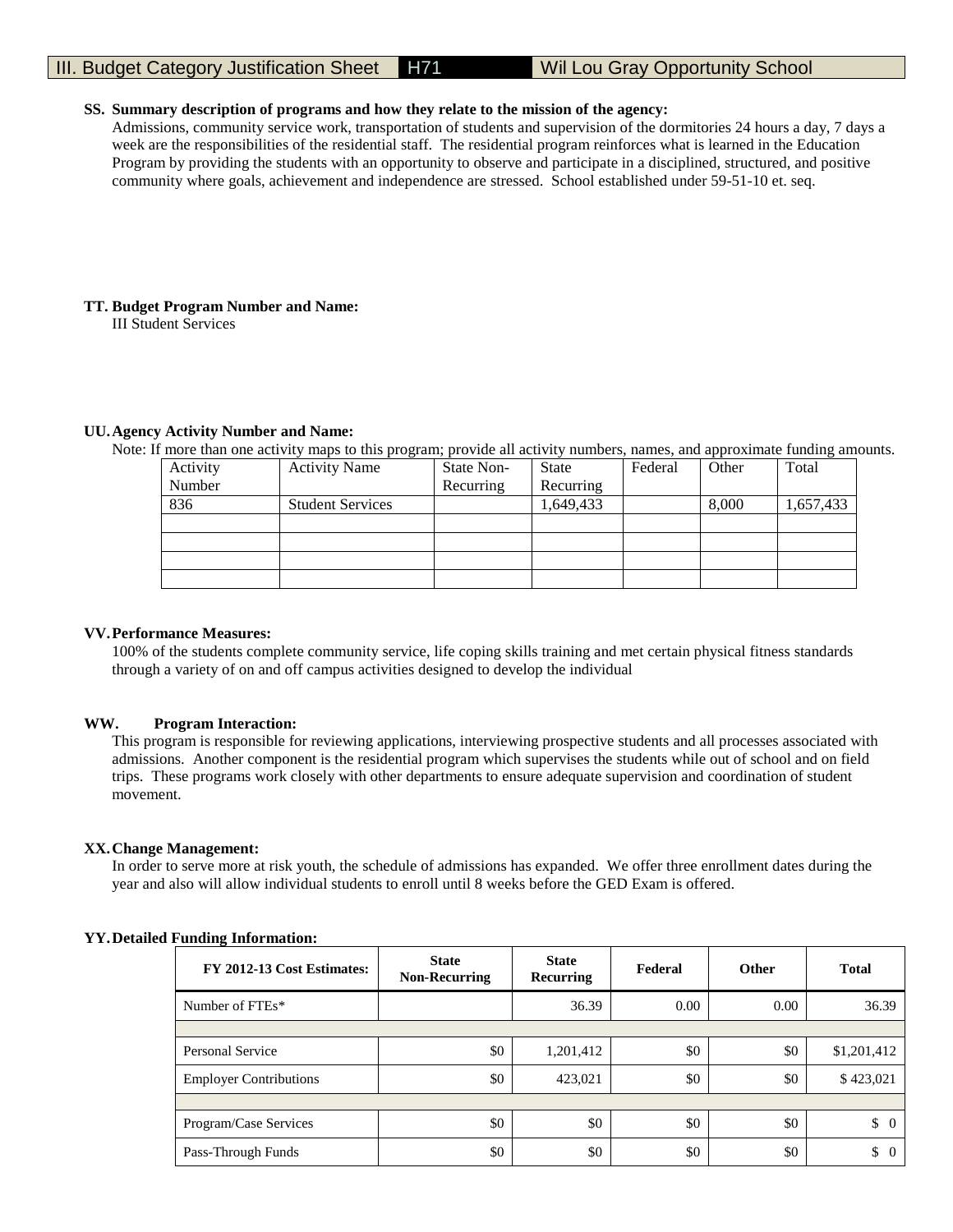| <b>Other Operating Expenses</b>                                                              | \$0           | 25,000      | \$0            | 8,000   | \$33,000    |  |  |  |
|----------------------------------------------------------------------------------------------|---------------|-------------|----------------|---------|-------------|--|--|--|
|                                                                                              |               |             |                |         |             |  |  |  |
| <b>Total</b>                                                                                 | $\frac{1}{2}$ | \$1,649,433 | $\overline{0}$ | \$8,000 | \$1,657,433 |  |  |  |
| * If new FTEs are needed, please complete Section G (Detailed Justification for FTEs) below. |               |             |                |         |             |  |  |  |

Is this budget category or program associated with a Capital Budget Priority? If yes, state Capital Budget Priority Number and Project Name:.

Please List proviso numbers that relate to this budget category or programs funded by this category.

#### **ZZ. Changes to the Appropriation: None**

Please explain any changes, to include re-alignments and funding or FTE increases requested in this year's appropriation, as detailed below:

Funding:

| Year          | State Non- | <b>State Recurring</b> | Federal | Other (Earmarked) |
|---------------|------------|------------------------|---------|-------------------|
|               | Recurring  |                        |         | or Restricted)    |
| 2011-2012 Act |            |                        |         |                   |
| 2012-2013 Act |            |                        |         |                   |
| Difference    |            |                        |         |                   |
| % Difference  |            |                        |         |                   |

Explanation of Changes:

#### **AAA. Revenue Estimates:**

Please detail Sources of revenue for this program, identified by SAP fund number if a live SCEIS agency or the STARS number if a STARS agency. If several sources remit to a single subfund that cannot be split by source and appropriation or program, provide an estimate of the revenue dedicated to this program.

| <b>SAP Fund</b> | Source  | General | Other        | Earmarked | Restricted | Federal |
|-----------------|---------|---------|--------------|-----------|------------|---------|
| Number          | Name    | Fund    | <b>State</b> |           |            |         |
| 30370000        | Misc    |         |              | 8,000     |            |         |
|                 | Revenue |         |              |           |            |         |
|                 |         |         |              |           |            |         |
|                 |         |         |              |           |            |         |
|                 |         |         |              |           |            |         |

If expenditures for this program are greater than known or estimated revenues and the intent is to bridge part of this shortfall by drawing down balances in agency accounts or reserves, indicate the accounts and amount of the current reserve or balance that will likely be used below.

Please detail the long-term sustainability of this program if cash reserves are needed to operate.

If there is federal fund or other fund spending authority requested above the revenue streams detailed above, please indicate the amount and explanation for each.

#### **BBB. FTE Positions:**

Please detail the number of FTE's filled (F) by the program as of June 30 of each fiscal year, and the number authorized (A) by the Appropriations Act.

| <b>Fiscal Year</b>          | <b>State</b> |  | Federal | <b>Total</b> | Temporary,<br><b>Temporary Grant,</b><br><b>Time</b> -limited |
|-----------------------------|--------------|--|---------|--------------|---------------------------------------------------------------|
| 2012-2013<br>(A)            | 36.39        |  |         | 36.39        |                                                               |
| 2011-2012<br>(A)            | 36.39        |  |         | 36.39        |                                                               |
| 2010-2011<br>$(\mathbf{F})$ | 10.3         |  |         | 10.3         | 2.77                                                          |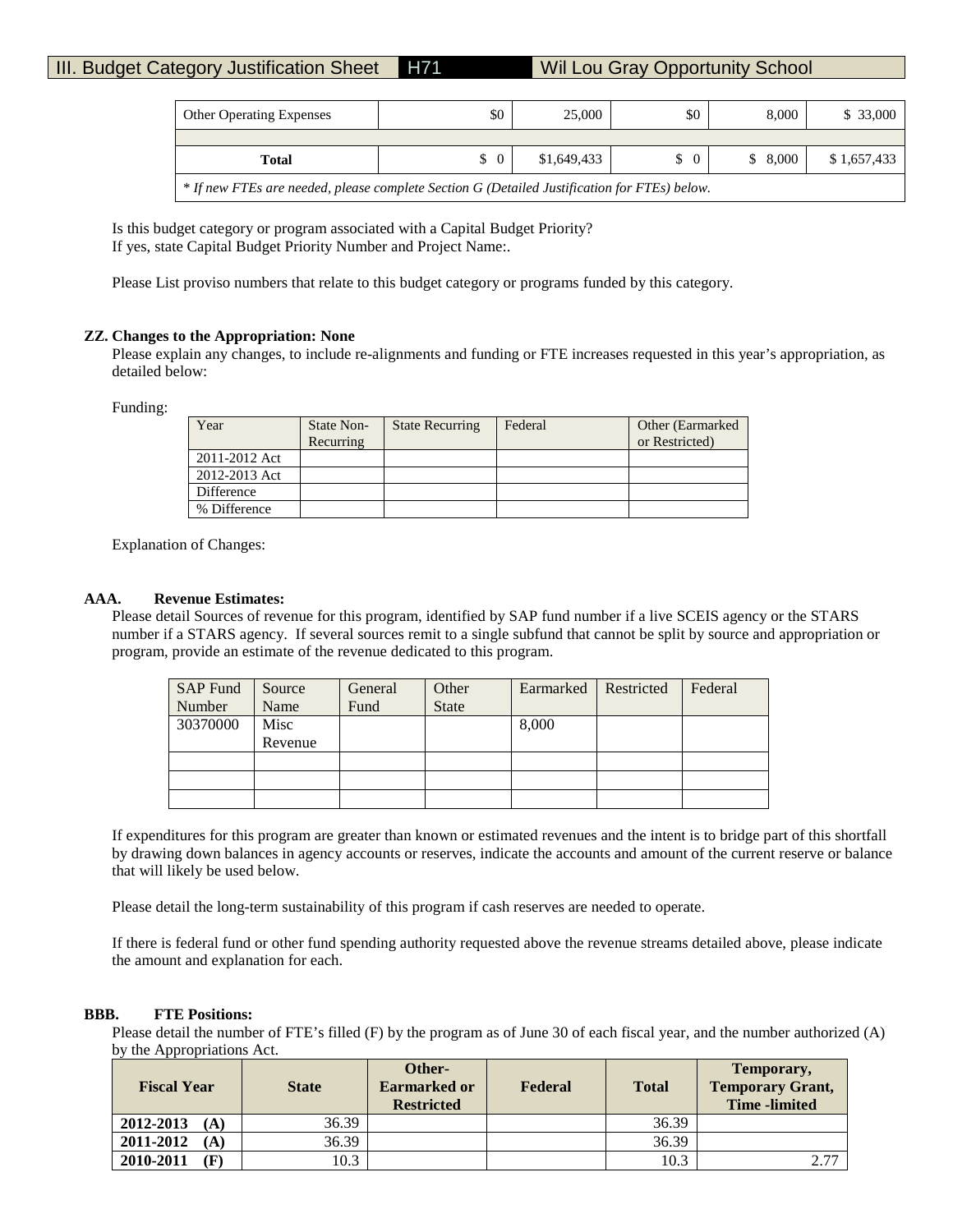| 2010-2011<br>(A) | 15.39 | 15.39 |      |
|------------------|-------|-------|------|
| 2009-2010<br>(F) | 8.539 | 8.539 | 1.85 |
| 2009-2010<br>(A) | 16.39 | 16.39 |      |
| 2008-2009<br>(F) |       |       |      |
| 2008-2009<br>(A) | 12.39 | 12.39 |      |
| 2007-2008<br>(F) |       |       |      |
| 2007-2008<br>(A) | 12.39 | 12.39 |      |

# **CCC. Detailed Justification for FTEs: None**

(1) Justification for New FTEs

(a) Justification:

(b) Future Impact on Operating Expenses or Facility Requirements:

# (2) **Position Details:NONE**

|                               | <b>State</b> | Federal | <b>Earmarked</b> | <b>Restricted</b> | <b>Total</b> |
|-------------------------------|--------------|---------|------------------|-------------------|--------------|
| Position Title:               |              |         |                  |                   |              |
| Number of FTEs                | 0.00         | 0.00    | 0.00             | 0.00              | 0.00         |
| Personal Service              | \$0          | \$0     | \$0              | \$0               |              |
| <b>Employer Contributions</b> | \$0          | \$0     | \$0              | \$0               |              |

|                               | <b>State</b> | Federal | <b>Earmarked</b> | <b>Restricted</b> | <b>Total</b> |
|-------------------------------|--------------|---------|------------------|-------------------|--------------|
| Position Title:               |              |         |                  |                   |              |
| Number of FTEs                | 0.00         | 0.00    | 0.00             | 0.00              | 0.00         |
| Personal Service              | \$0          | \$0     | \$0              | \$0               |              |
| <b>Employer Contributions</b> | \$0          | \$0     | \$0              | \$0               |              |

|                               | <b>State</b> | Federal  | <b>Earmarked</b> | <b>Restricted</b> | <b>Total</b> |
|-------------------------------|--------------|----------|------------------|-------------------|--------------|
| Position Title:               |              |          |                  |                   |              |
| Number of FTEs                | 0.00         | $0.00\,$ | 0.00             | 0.00              | 0.00         |
| Personal Service              | \$0          | \$0      | \$0              | \$0               |              |
| <b>Employer Contributions</b> | \$0          | \$0      | \$0              | \$0               | ╜            |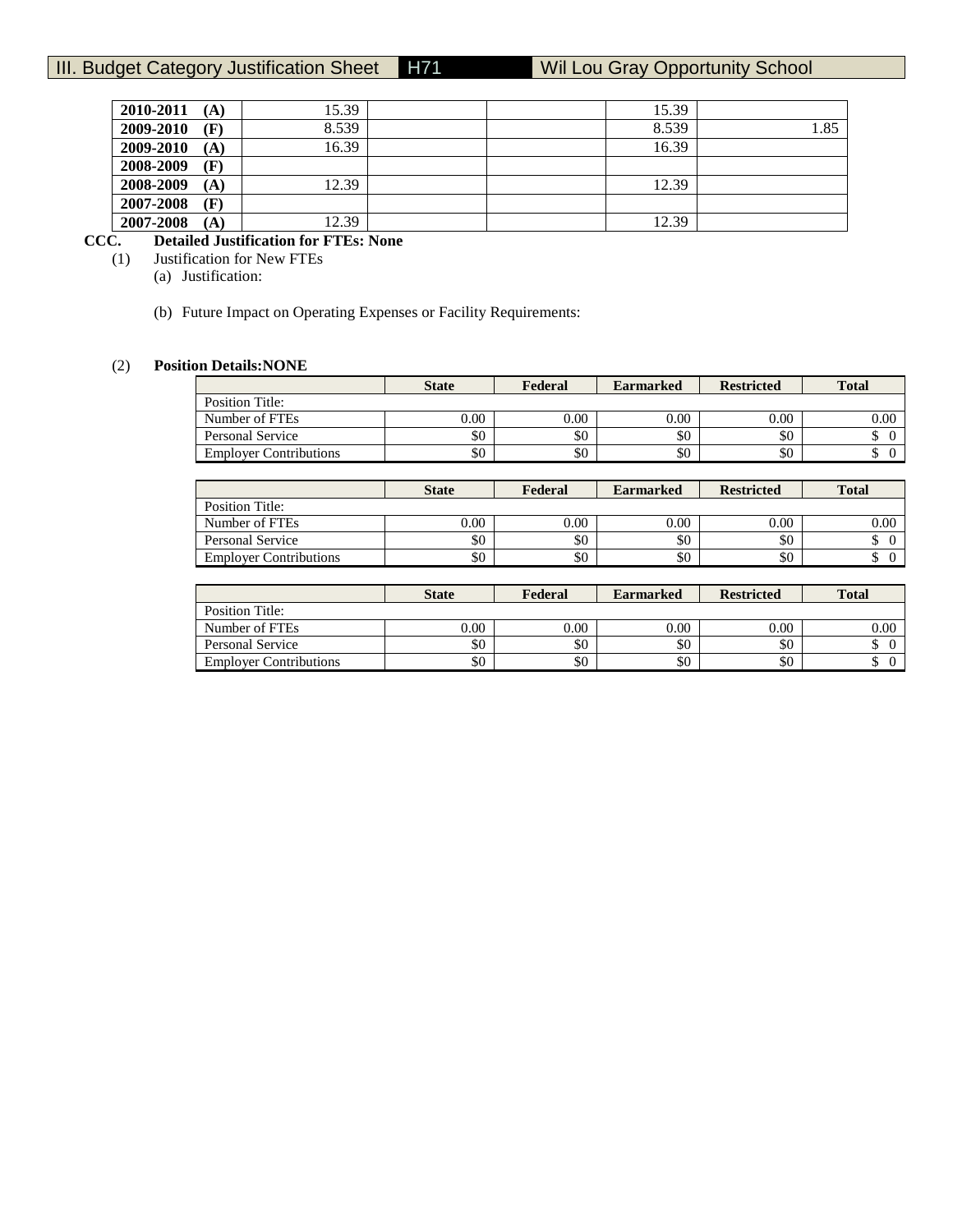#### **DDD. Summary description of programs and how they relate to the mission of the agency:**

Procurement Staff- Provide procurement support to maintenance, warehouse and cafeteria, in addition to the rest of the campus Maintenance Staff - Maintain the physical facilities and grounds of the 88 acre campus. (Includes the school building, five residential dormitories, cafeteria, gymnasium, auditorium, two staff office buildings and a board room. The Cafeteria Staff - Plans and prepares 3 nutritional meals per day/7days per week, plus 1 snack per day. The Technology Staff (1) provides all computer network maintenance for the campus. This includes two education computer labs, computers in all classrooms, and in all offices. Responsible for maintaining the telephone system. School established under 59-51-10 et. seq.

#### **EEE. Budget Program Number and Name:**

V. Support Services

#### **FFF. Agency Activity Number and Name:**

Note: If more than one activity maps to this program; provide all activity numbers, names, and approximate funding amounts.

| Activity | <b>Activity Name</b>    | State Non- | State     | Federal | Other   | Total     |
|----------|-------------------------|------------|-----------|---------|---------|-----------|
| Number   |                         | Recurring  | Recurring |         |         |           |
| 837      | <b>Support Services</b> |            | 1,350,812 | 240,000 | 325,048 | 1,915,860 |
|          |                         |            |           |         |         |           |
|          |                         |            |           |         |         |           |
|          |                         |            |           |         |         |           |
|          |                         |            |           |         |         |           |

#### **GGG. Performance Measures:**

Procurement management evaluated with no major exceptions. Maintain campus buildings in optimum condition that utilizes efficiency to extract maximum results. Food service offers nutritious, well balanced meals three times a day plus 1 snack per day that satisfies the majority of the students. Technology staff maintains all computer, telephone and network systems with immediate response and satisfaction.

#### **HHH. Program Interaction:**

This program interacts with every department of the agency.

#### **III. Change Management:**

Over the past few years, we have reduced staff through attrition. We have replaced high maintenance systems with low maintenance.

#### **JJJ.Detailed Funding Information:**

| 0<br>FY 2012-13 Cost Estimates: | <b>State</b><br><b>Non-Recurring</b> | <b>State</b><br>Recurring | Federal | <b>Other</b> | <b>Total</b>     |
|---------------------------------|--------------------------------------|---------------------------|---------|--------------|------------------|
| Number of FTEs*                 |                                      | 13.84                     | 2.77    | 0.00         | 16.61            |
|                                 |                                      |                           |         |              |                  |
| Personal Service                | \$0                                  | 510,982                   | 63000   | 10000        | \$583,982        |
| <b>Employer Contributions</b>   | \$0                                  | 179,918                   | 12,500  | 3,048        | \$195,467        |
|                                 |                                      |                           |         |              |                  |
| Program/Case Services           | \$0                                  | \$0                       | \$0     | \$0          | $\updownarrow$ 0 |
| Pass-Through Funds              | \$0                                  | \$0                       | \$0     | \$0          | \$<br>$\Omega$   |
| <b>Other Operating Expenses</b> | \$0                                  | 659,912                   | 164,500 | 312,000      | 1,136,412        |
|                                 |                                      |                           |         |              |                  |
| <b>Total</b>                    | \$<br>$\theta$                       | \$1,350,812               | 240,000 | 325,048      | 1,915,861        |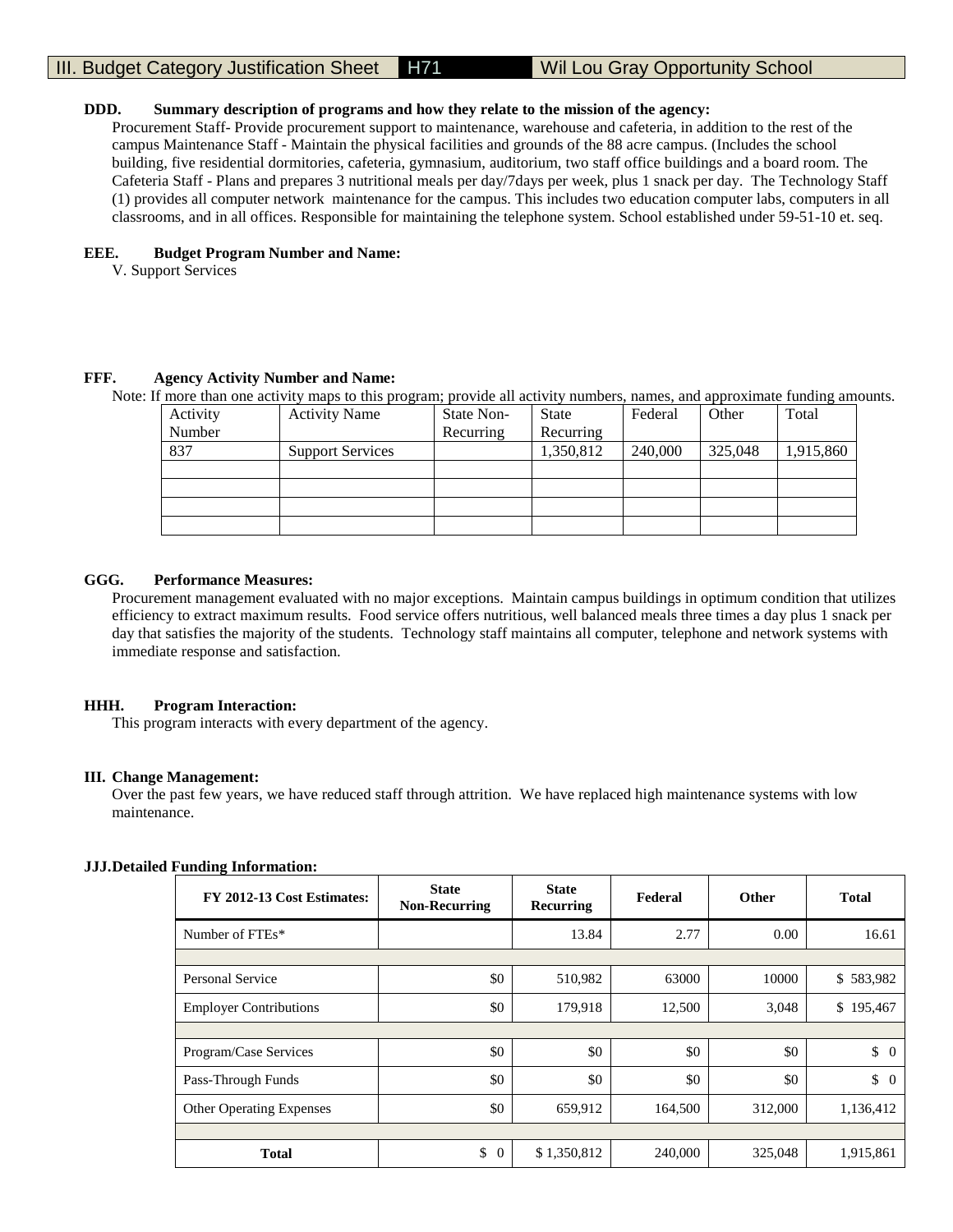\* *If new FTEs are needed, please complete Section G (Detailed Justification for FTEs) below.*

Is this budget category or program associated with a Capital Budget Priority? If yes, state Capital Budget Priority Number and Project Name:.

Please List proviso numbers that relate to this budget category or programs funded by this category.

#### **KKK. Changes to the Appropriation:NONE**

Please explain any changes, to include re-alignments and funding or FTE increases requested in this year's appropriation, as detailed below:

Funding:

| Year          | State Non- | <b>State Recurring</b> | Federal | Other (Earmarked) |
|---------------|------------|------------------------|---------|-------------------|
|               | Recurring  |                        |         | or Restricted)    |
| 2011-2012 Act |            |                        |         |                   |
| 2012-2013 Act |            |                        |         |                   |
| Difference    |            |                        |         |                   |
| % Difference  |            |                        |         |                   |

Explanation of Changes:

#### **LLL. Revenue Estimates:**

Please detail Sources of revenue for this program, identified by SAP fund number if a live SCEIS agency or the STARS number if a STARS agency. If several sources remit to a single subfund that cannot be split by source and appropriation or program, provide an estimate of the revenue dedicated to this program.

| <b>SAP</b> Fund | Source   | General | Other        | Earmarked | Restricted | Federal |
|-----------------|----------|---------|--------------|-----------|------------|---------|
| Number          | Name     | Fund    | <b>State</b> |           |            |         |
| 30370000        | Rental   |         |              | 250,000   |            |         |
| 30370000        | Misc     |         |              | 72,000    |            |         |
|                 | Revenue  |         |              |           |            |         |
| 50550000        | School   |         |              |           |            | 240,000 |
|                 | Food     |         |              |           |            |         |
| 35210000        | Fed      |         |              | 3,048     |            |         |
|                 | Subgrant |         |              |           |            |         |

If expenditures for this program are greater than known or estimated revenues and the intent is to bridge part of this shortfall by drawing down balances in agency accounts or reserves, indicate the accounts and amount of the current reserve or balance that will likely be used below.

Please detail the long-term sustainability of this program if cash reserves are needed to operate.

If there is federal fund or other fund spending authority requested above the revenue streams detailed above, please indicate the amount and explanation for each.

#### **MMM. FTE Positions:**

Please detail the number of FTE's filled (F) by the program as of June 30 of each fiscal year, and the number authorized (A) by the Appropriations Act.

| $\mathbf{1}$<br><b>Fiscal Year</b> | <b>State</b> | Other-<br><b>Earmarked or</b><br><b>Restricted</b> | Federal | <b>Total</b> | Temporary,<br><b>Temporary Grant,</b><br><b>Time</b> -limited |
|------------------------------------|--------------|----------------------------------------------------|---------|--------------|---------------------------------------------------------------|
| 2012-2013<br>(A)                   | 13.84        |                                                    | 2.77    | 16.61        |                                                               |
| 2011-2012<br>(A)                   | 13.84        |                                                    | 2.77    | 16.61        |                                                               |
| 2010-2011<br>(F)                   | 9.77         |                                                    | .69     | 10.46        |                                                               |
| 2010-2011<br>(A)                   | 13.84        |                                                    | 2.77    | 16.61        |                                                               |
| 2009-2010<br>(F)                   | 12.4         |                                                    | 2.77    | 15.17        | .923                                                          |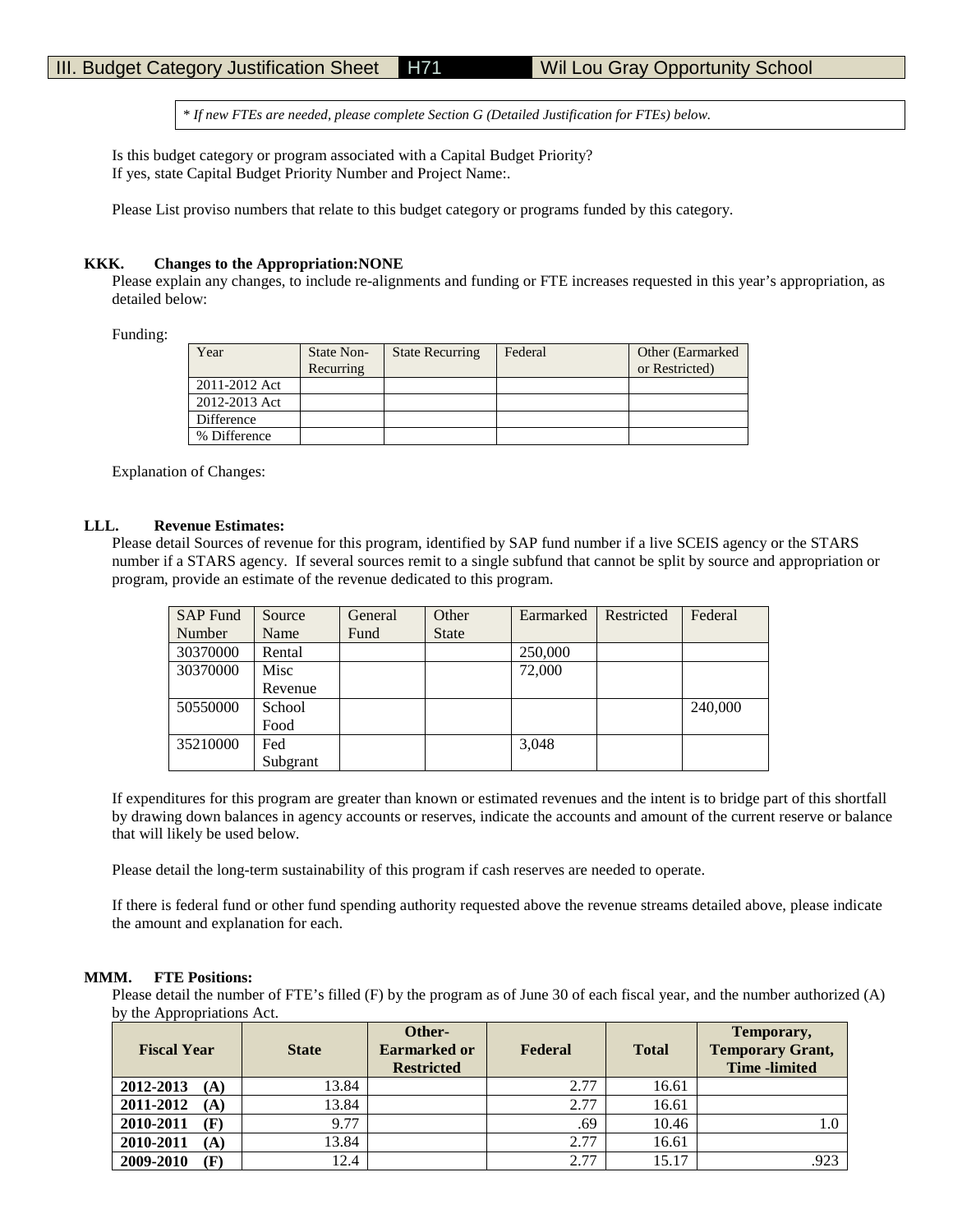| 2009-2010<br>íΑ             | 13.84 | 27<br>، ، ،                   | 16.61 |  |
|-----------------------------|-------|-------------------------------|-------|--|
| 2008-2009<br>$(\mathbf{F})$ |       |                               |       |  |
| 2008-2009<br>íΑ             | 14.84 | 277<br>، ۱                    | 17.61 |  |
| 2007-2008<br>$(\mathbf{F})$ |       |                               |       |  |
| 2007-2008<br>íΑ             | 14.84 | 277<br>$\sim$ $\cdot$ $\cdot$ | 17.61 |  |

# **NNN. Detailed Justification for FTEs: None**

(1) Justification for New FTEs

(a) Justification:

(b) Future Impact on Operating Expenses or Facility Requirements:

### (2) **Position Details:**

|                               | <b>State</b> | Federal | <b>Earmarked</b> | <b>Restricted</b> | <b>Total</b> |
|-------------------------------|--------------|---------|------------------|-------------------|--------------|
| Position Title:               |              |         |                  |                   |              |
| Number of FTEs                | $0.00\,$     | 0.00    | 0.00             | 0.00              | $0.00\,$     |
| Personal Service              | \$0          | \$0     | \$0              | \$0               |              |
| <b>Employer Contributions</b> | \$0          | \$0     | \$0              | \$0               |              |
|                               |              |         |                  |                   |              |

|                               | <b>State</b> | Federal | <b>Earmarked</b> | <b>Restricted</b> | <b>Total</b> |
|-------------------------------|--------------|---------|------------------|-------------------|--------------|
| Position Title:               |              |         |                  |                   |              |
| Number of FTEs                | 0.00         | 0.00    | 0.00             | 0.00              | 0.00         |
| Personal Service              | \$0          | \$0     | \$0              | \$0               |              |
| <b>Employer Contributions</b> | \$0          | \$0     | \$0              | \$0               | ╜            |

|                               | <b>State</b> | Federal  | <b>Earmarked</b> | <b>Restricted</b> | <b>Total</b> |
|-------------------------------|--------------|----------|------------------|-------------------|--------------|
| Position Title:               |              |          |                  |                   |              |
| Number of FTEs                | $0.00\,$     | $0.00\,$ | 0.00             | 0.00              | $0.00\,$     |
| Personal Service              | \$0          | \$0      | \$0              | \$0               |              |
| <b>Employer Contributions</b> | \$0          | \$0      | \$0              | \$0               |              |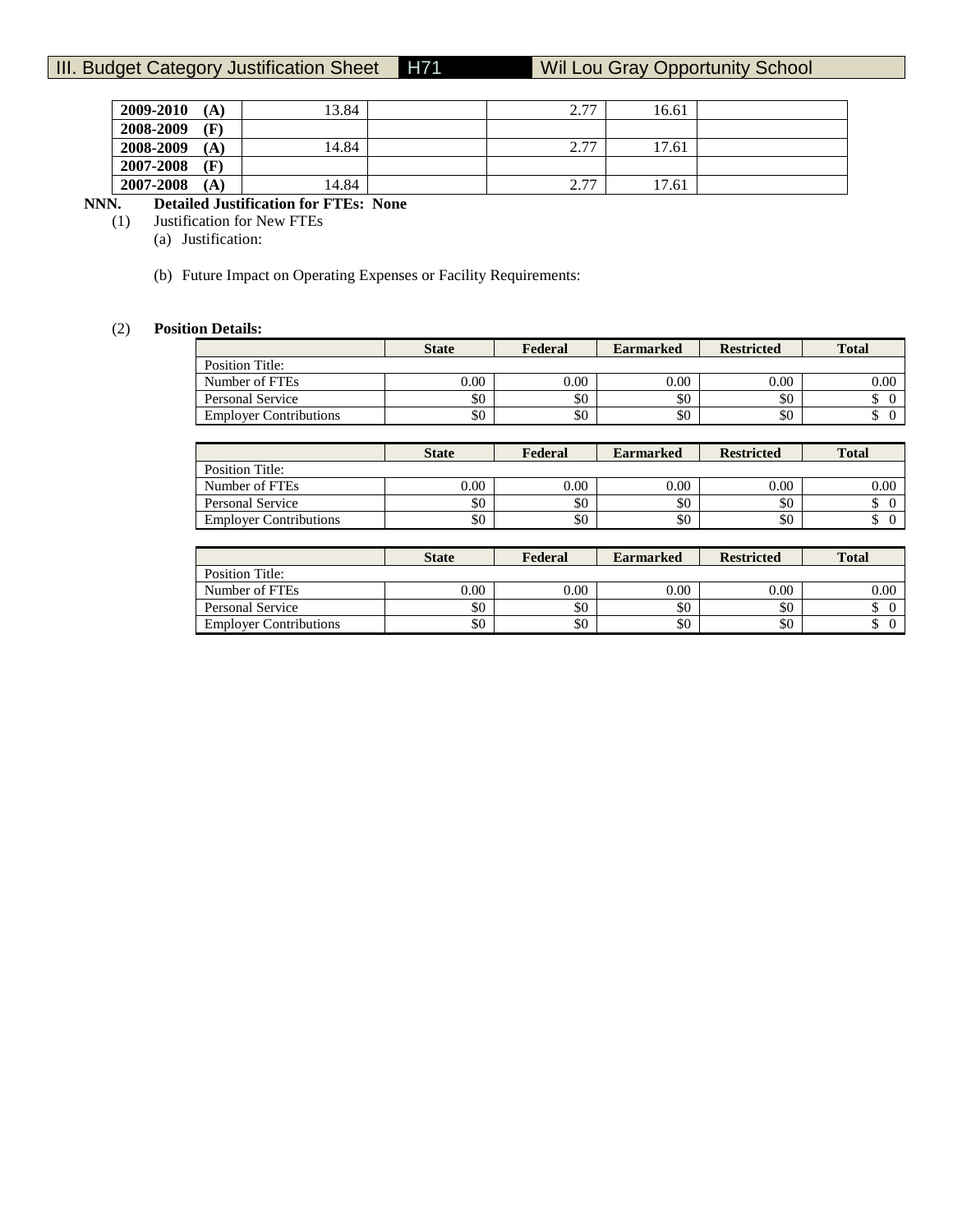# **A. Project Name: None Requested**

**B. Project Approval:**

# **C. Statement of Need:**

# **D. Agency Activity Number and Name:**

Note: If more than one activity maps to this project provide all activity numbers, names, and approximate funding amounts.

| Activity<br><b>Number</b> | <b>Activity Name</b> | <b>State Non-</b><br>Recurring<br><b>Funds</b> | <b>State</b><br>Recurring<br><b>Funds</b> | Federal<br><b>Funds</b> | <b>Other</b><br><b>Funds</b> | <b>Total Funds</b> |
|---------------------------|----------------------|------------------------------------------------|-------------------------------------------|-------------------------|------------------------------|--------------------|
|                           |                      |                                                |                                           |                         |                              | \$0                |
|                           |                      |                                                |                                           |                         |                              | \$0                |
|                           |                      |                                                |                                           |                         |                              | \$0                |
|                           |                      |                                                |                                           |                         |                              | \$0                |
|                           |                      |                                                |                                           |                         |                              | \$0                |

# **E. Project Description:**

Note: In addition to a basic description, include whether or not this is a capital or non-capital project. If non-capital, explain how this non-recurring appropriation will be spent on non-recurring activities.

# **F. Funding**

Total New Request: \_\_\_\_\_\_\_\_\_\_\_\_\_\_\_ Previously Approved Funds: \_\_\_\_\_\_\_\_\_\_\_\_ Expenditures to Date: \_\_\_\_\_\_\_

Identify the source(s) of funds for this appropriation (general fund, surplus, federal funding, local match, etc.):

#### **G. Justification for additional future operating costs:**

Will additional annual operating costs be absorbed into your existing budget? If so, what resources will lose funding to facilitate this?

If not, will additional funds be needed in the future?

Identify the source of additional funds:

Detail the lifecycle cost of the funded project below

| Year | Capital | Operating | Total | State;    | General;  | Federal | Other       | Use of             | Additional  |
|------|---------|-----------|-------|-----------|-----------|---------|-------------|--------------------|-------------|
|      |         |           |       | Non-      | Recurring |         | (Earmarked/ | <b>Current FTE</b> | <b>FTEs</b> |
|      |         |           |       | Recurring |           |         | Restricted) |                    | needed      |
|      |         |           |       |           |           |         |             |                    |             |
|      |         |           |       |           |           |         |             |                    |             |
|      |         |           |       |           |           |         |             |                    |             |
|      |         |           |       |           |           |         |             |                    |             |
|      |         |           |       |           |           |         |             |                    |             |
| $6+$ |         |           |       |           |           |         |             |                    |             |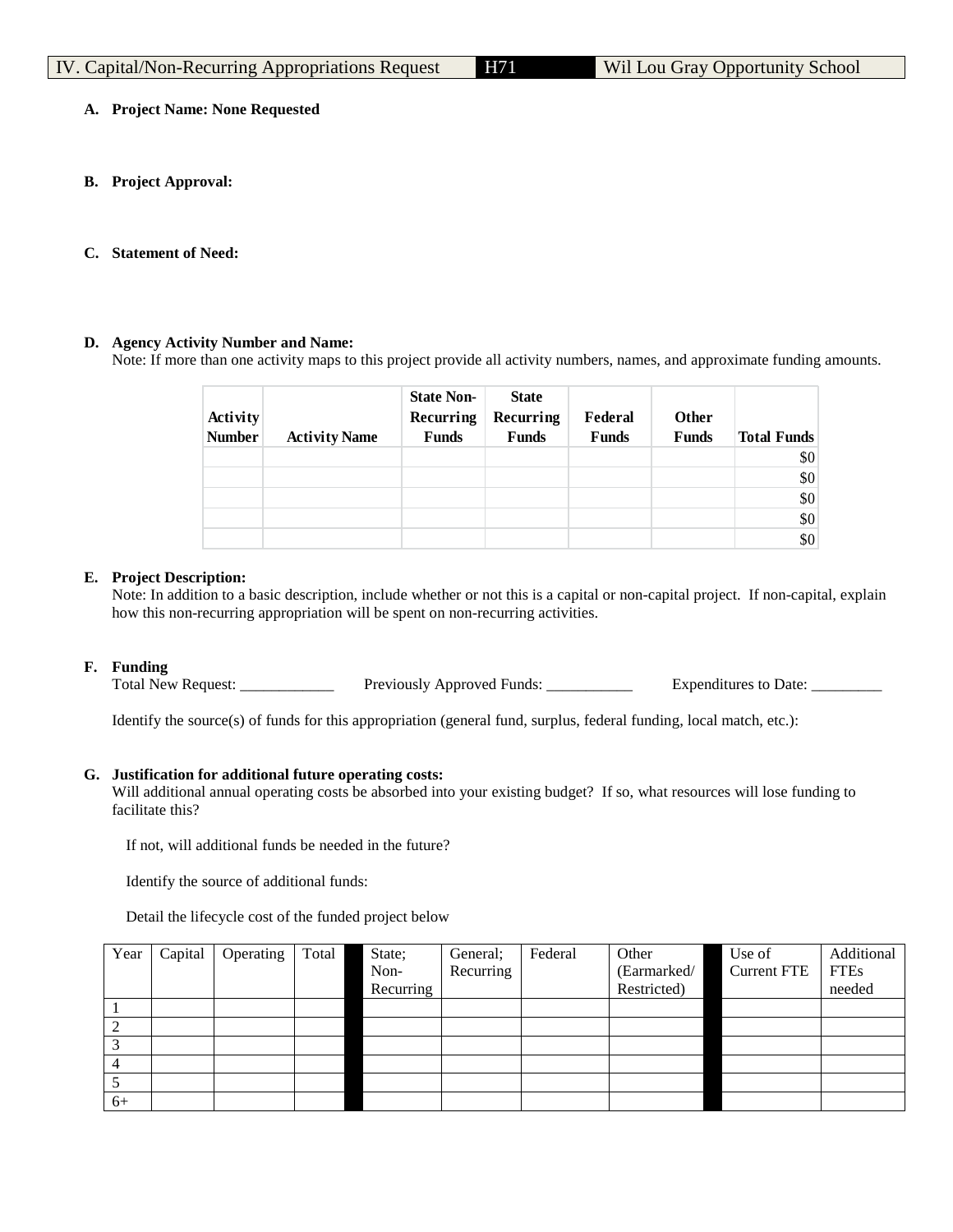Using the renumbered 2012-13 proviso base provided on the OSB website indicate the proviso number *(If new indicate "New #1","New #2", etc.)*: 3.1

#### **B. Appropriation**

Related budget category, program, or non-recurring request (*Leave blank if not associated with funding priority)*: Academics

#### **C. Agency Interest**

Is this proviso agency-specific, a general proviso that affects the agency, or a proviso from another agency's section that has had consequences? Agency Specifie

#### **D. Action**

*(*Indicate Keep, Amend, Delete, or Add): KEEP

#### **E. Title**

Descriptive Proviso Title: Truancy

#### **F. Summary**

Summary of Existing or New Proviso:

The Opportunity School will incorporate into its program services for students, ages fifteen and over, who are deemed truant; and will cooperate with the Department of Juvenile Justice, the Family Courts, and School districts to encourage the removal of truant students to the Opportunity School when such students can be served appropriately by the Opportunity School's program.

#### **G. Explanation of Amendment to/or Deletion of Existing Proviso**

(If request to delete proviso is due to codification, note the section of the Code of Laws where the language has been codified):

**H. Explanation of how this proviso directs the expenditure or appropriation of funds, and why this direction is necessary** The proviso mandates the purpose and the population the school serves.

#### **I. Justification**

The Legislature has chosen not to codify the provisos. We will continue to support the decisions of the Legislature.

**J. Fiscal Impact (Include impact on each source of funds – state, federal, and other)** Since the proviso outlines the purpose and mission of the school. It is the basis of our spending authority.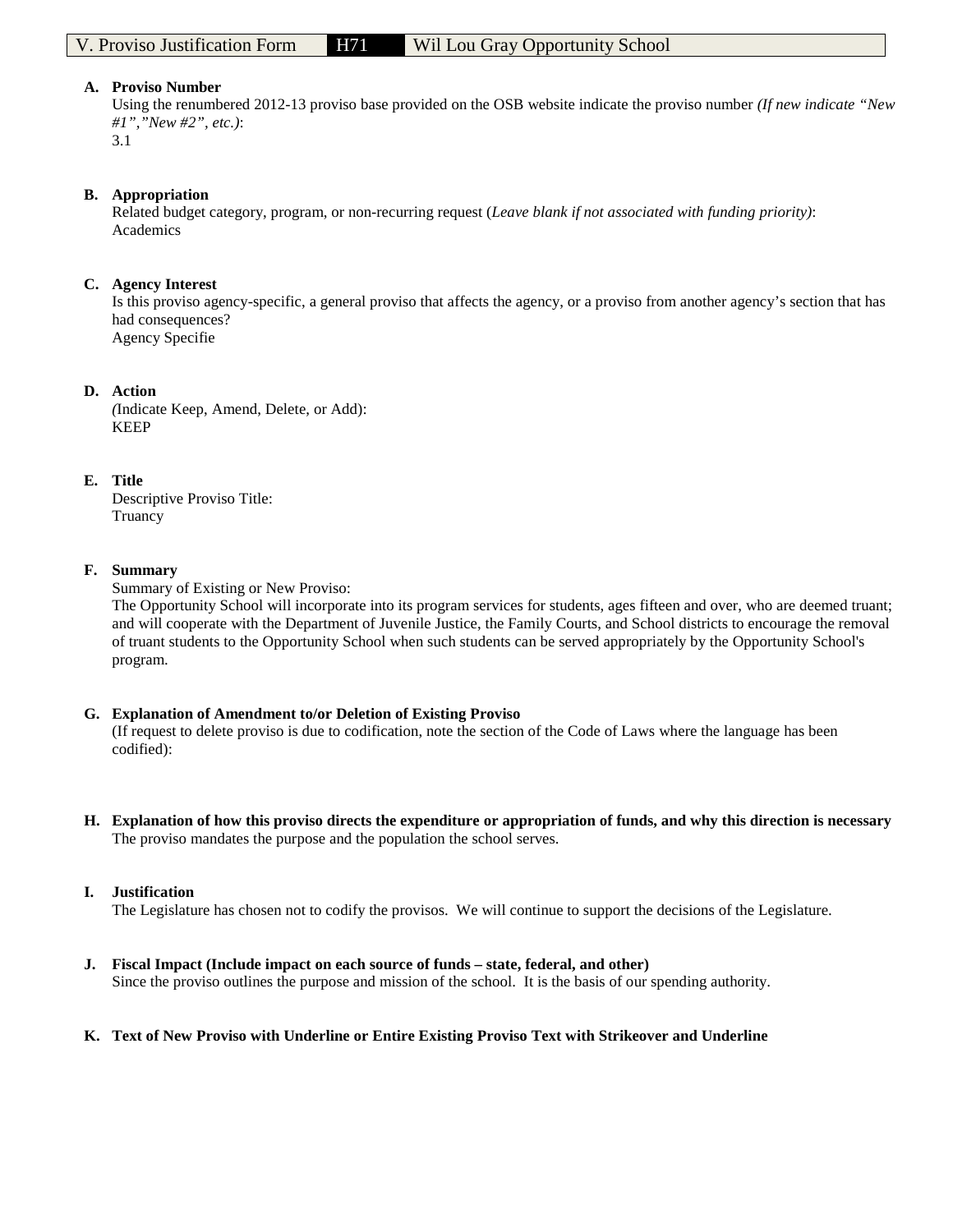Using the renumbered 2012-13 proviso base provided on the OSB website indicate the proviso number *(If new indicate "New #1","New #2", etc.)*: 3.2

### **B. Appropriation**

Related budget category, program, or non-recurring request (*Leave blank if not associated with funding priority)*: Academics

### **C. Agency Interest**

Is this proviso agency-specific, a general proviso that affects the agency, or a proviso from another agency's section that has had consequences? Agency Specific

### **D. Action**

*(*Indicate Keep, Amend, Delete, or Add): KEEP

### **E. Title**

Descriptive Proviso Title: GED Test

### **F. Summary**

Summary of Existing or New Proviso: Allows the School to offer the GED test to 16 year olds

#### **G. Explanation of Amendment to/or Deletion of Existing Proviso**

(If request to delete proviso is due to codification, note the section of the Code of Laws where the language has been codified):

The GED test as a rule is only offered to 17 year olds and above. Many truants are younger than that. In order to serve a more varied population, we need to offer the GED to younger students.

**H. Explanation of how this proviso directs the expenditure or appropriation of funds, and why this direction is necessary** Yet again the proviso helps define the purpose of the school.

# **I. Justification**

The Legislature has chosen not to codify the provisos. We will continue to support the decisions of the Legislature.

**J. Fiscal Impact (Include impact on each source of funds – state, federal, and other)** Since the proviso outlines the purpose and mission of the school. It is the basis of our spending authority.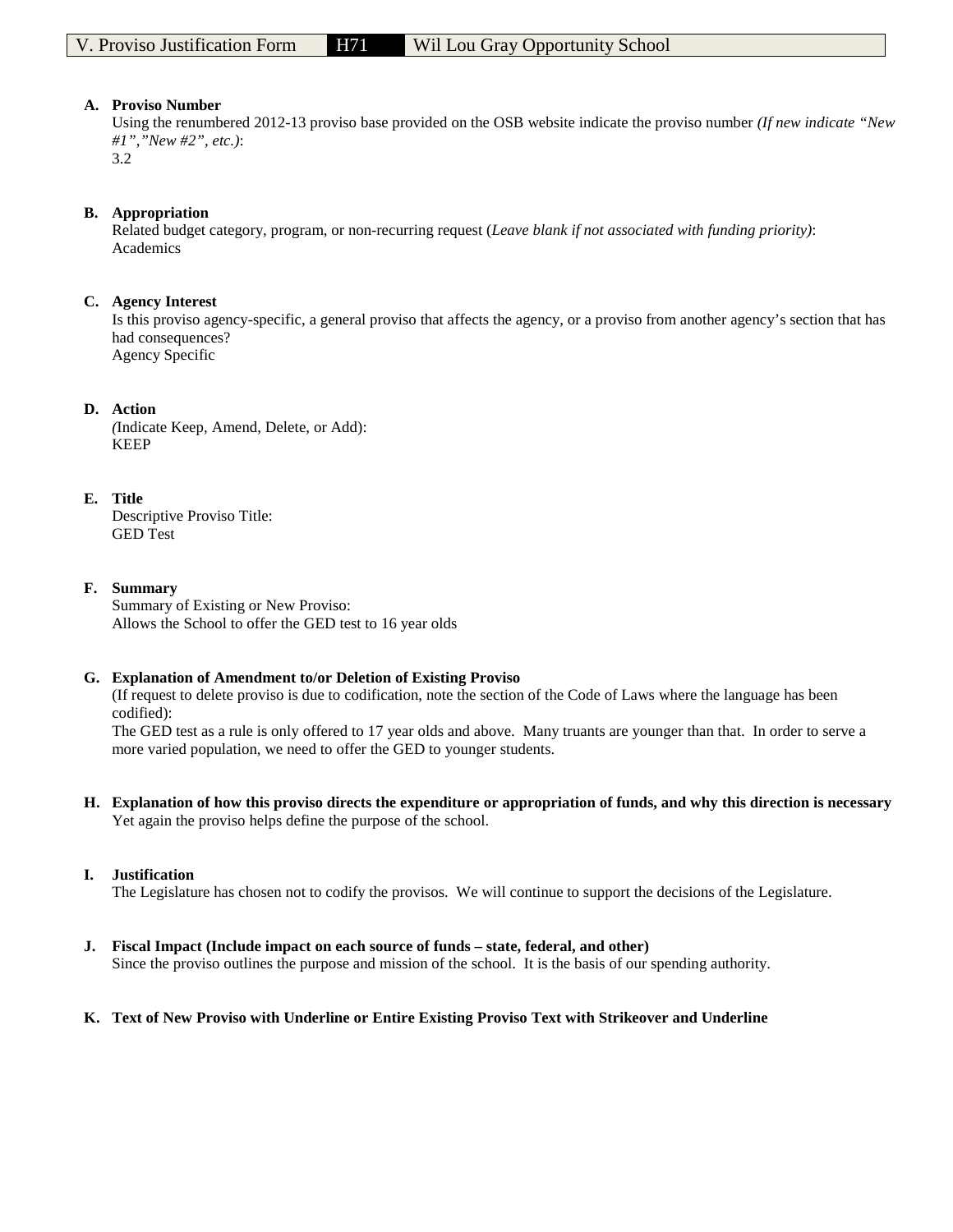Using the renumbered 2012-13 proviso base provided on the OSB website indicate the proviso number *(If new indicate "New #1","New #2", etc.)*:

3.3

### **B. Appropriation**

Related budget category, program, or non-recurring request (*Leave blank if not associated with funding priority)*: Academics, and Student Services

#### **C. Agency Interest**

Is this proviso agency-specific, a general proviso that affects the agency, or a proviso from another agency's section that has had consequences? Agency Specific

#### **D. Action**

*(*Indicate Keep, Amend, Delete, or Add): KEEP

### **E. Title**

Descriptive Proviso Title: Deferred Salaries Carry Forward

#### **F. Summary**

Summary of Existing or New Proviso:

WE have many employees that work a shortened year. In order for those employees to continue to be paid during the entire year part of each paycheck is deferred and paid out during the breaks. In order to continue the payments into a new fiscal year, we need to carry forward the deferred portion of the salaries.

#### **G. Explanation of Amendment to/or Deletion of Existing Proviso**

(If request to delete proviso is due to codification, note the section of the Code of Laws where the language has been codified):

#### **H. Explanation of how this proviso directs the expenditure or appropriation of funds, and why this direction is necessary**

#### **I. Justification**

The Legislature has chosen not to codify the provisos. We will continue to support the decisions of the Legislature.

# **J. Fiscal Impact (Include impact on each source of funds – state, federal, and other)**

The source of funds is state. We would be unable to pay the teachers and other staff during the summer break.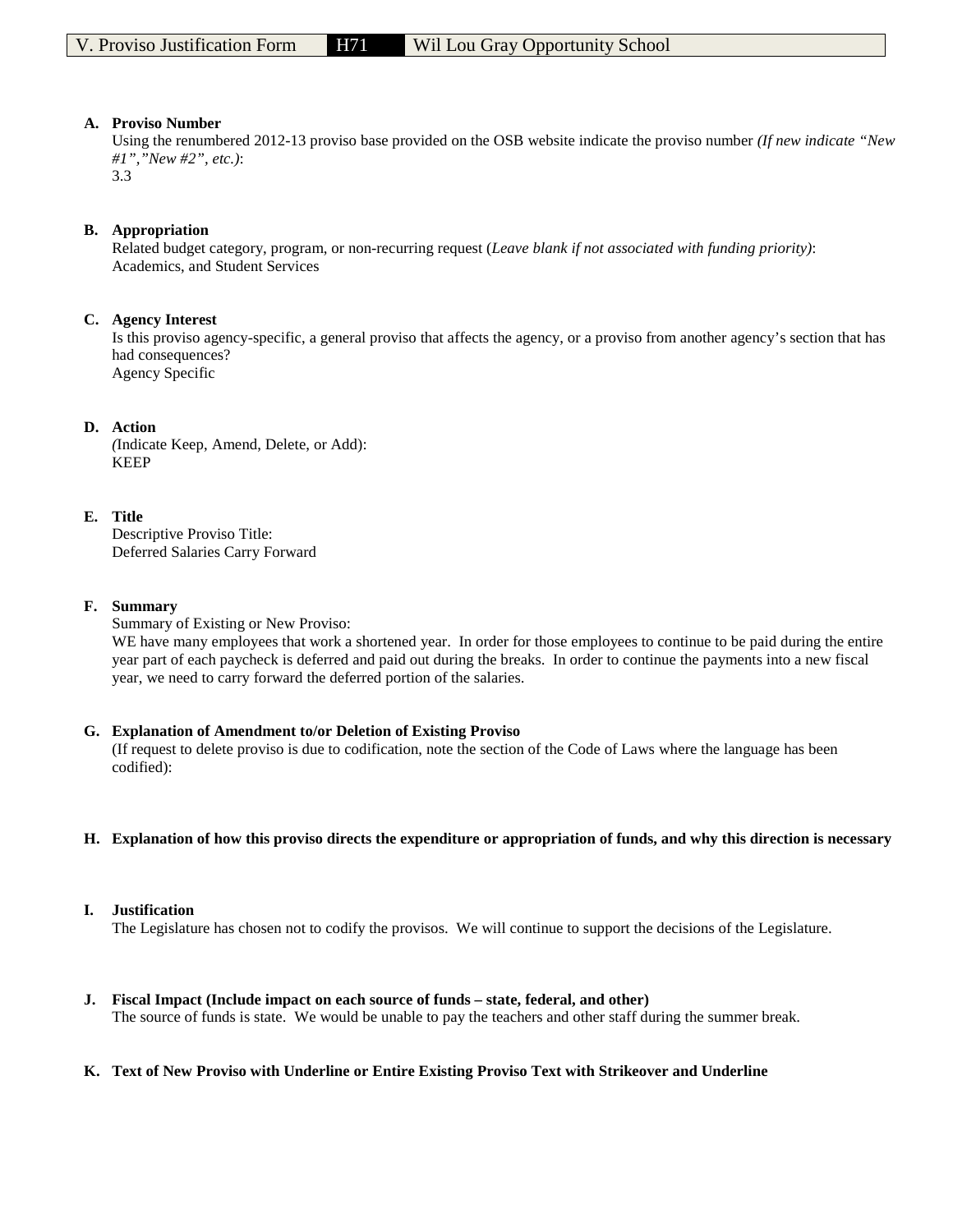Using the renumbered 2012-13 proviso base provided on the OSB website indicate the proviso number *(If new indicate "New #1","New #2", etc.)*:

3.4

### **B. Appropriation**

Related budget category, program, or non-recurring request (*Leave blank if not associated with funding priority)*: Support Services

### **C. Agency Interest**

Is this proviso agency-specific, a general proviso that affects the agency, or a proviso from another agency's section that has had consequences? Agency Specific

### **D. Action**

*(*Indicate Keep, Amend, Delete, or Add): KEEP

### **E. Title**

Descriptive Proviso Title: Improved Forestry Practices

#### **F. Summary**

Summary of Existing or New Proviso: Due to amount of forested land surrounding the school, we must monitor the growth and harvest trees as need be to avoid a fire hazard.

#### **G. Explanation of Amendment to/or Deletion of Existing Proviso** (If request to delete proviso is due to codification, note the section of the Code of Laws where the language has been codified):

**H. Explanation of how this proviso directs the expenditure or appropriation of funds, and why this direction is necessary** The funds received for allowing trees to be harvested are used to support the forestry practices.

# **I. Justification**

The Legislature has chosen not to codify the provisos. We will continue to support the decisions of the Legislature.

#### **J. Fiscal Impact (Include impact on each source of funds – state, federal, and other)**

If we are unable to retain the other funds, we would be able to continue to monitor the state of the lands and trees.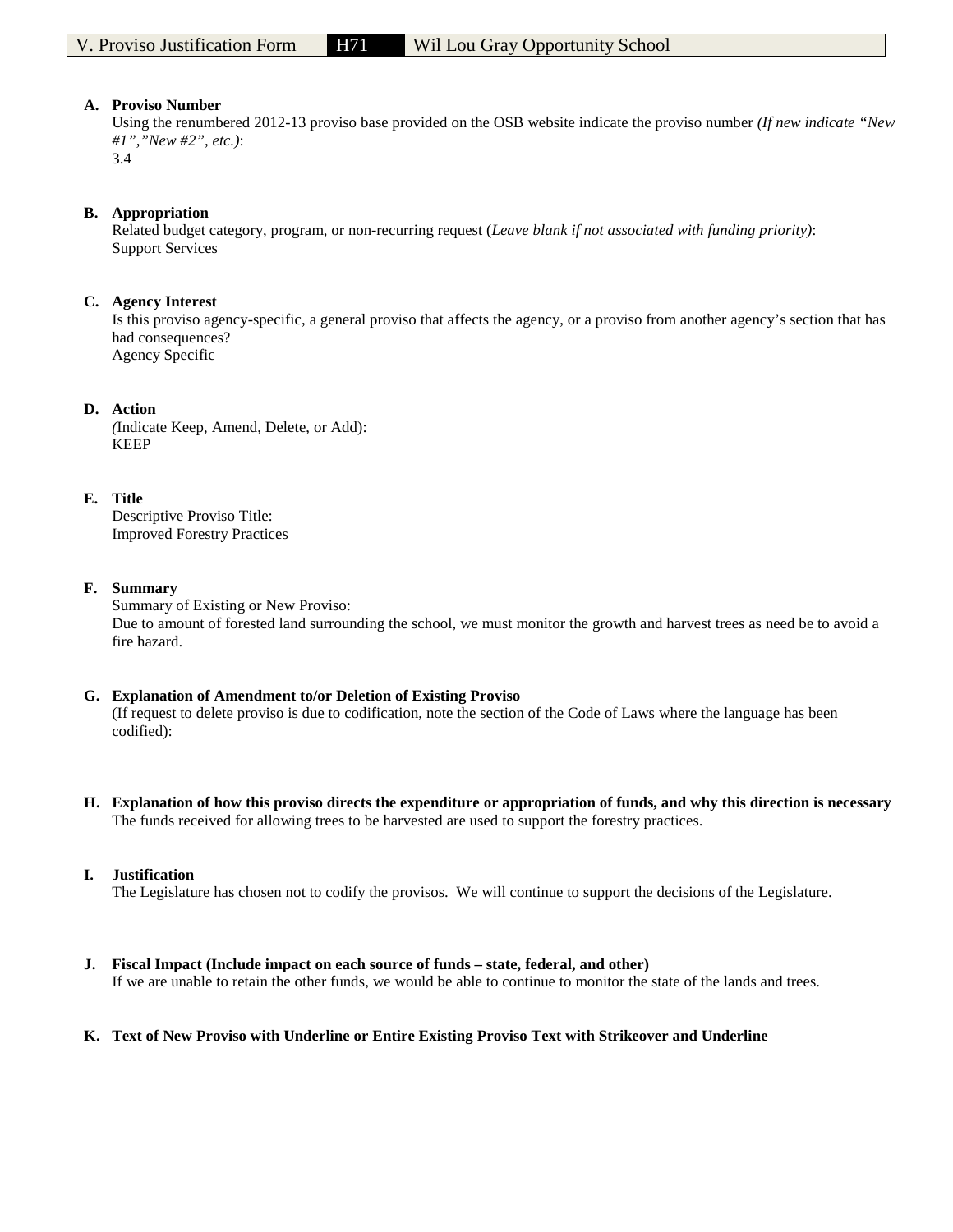Using the renumbered 2012-13 proviso base provided on the OSB website indicate the proviso number *(If new indicate "New #1","New #2", etc.)*: 3.5

### **B. Appropriation**

Related budget category, program, or non-recurring request (*Leave blank if not associated with funding priority)*: Vocational Education

### **C. Agency Interest**

Is this proviso agency-specific, a general proviso that affects the agency, or a proviso from another agency's section that has had consequences? Agency Specific

### **D. Action**

*(*Indicate Keep, Amend, Delete, or Add): KEEP

### **E. Title**

Descriptive Proviso Title: Educational Program Initiatives

### **F. Summary**

Summary of Existing or New Proviso: Allows the School the flexibility of using the funds to support other initiatives.

#### **G. Explanation of Amendment to/or Deletion of Existing Proviso**

(If request to delete proviso is due to codification, note the section of the Code of Laws where the language has been codified):

**H. Explanation of how this proviso directs the expenditure or appropriation of funds, and why this direction is necessary** Allows the School the flexibility of using the funds to support other initiatives.

#### **I. Justification**

The Legislature has chosen not to codify the provisos. We will continue to support the decisions of the Legislature Refer to the instructions for the correct question to answer in this space, based on the action you selected

#### **J. Fiscal Impact (Include impact on each source of funds – state, federal, and other)**

The state funds are used to support school functions outside of equipment purchases. Without this flexibility, we would require additional funding to support the vocational program.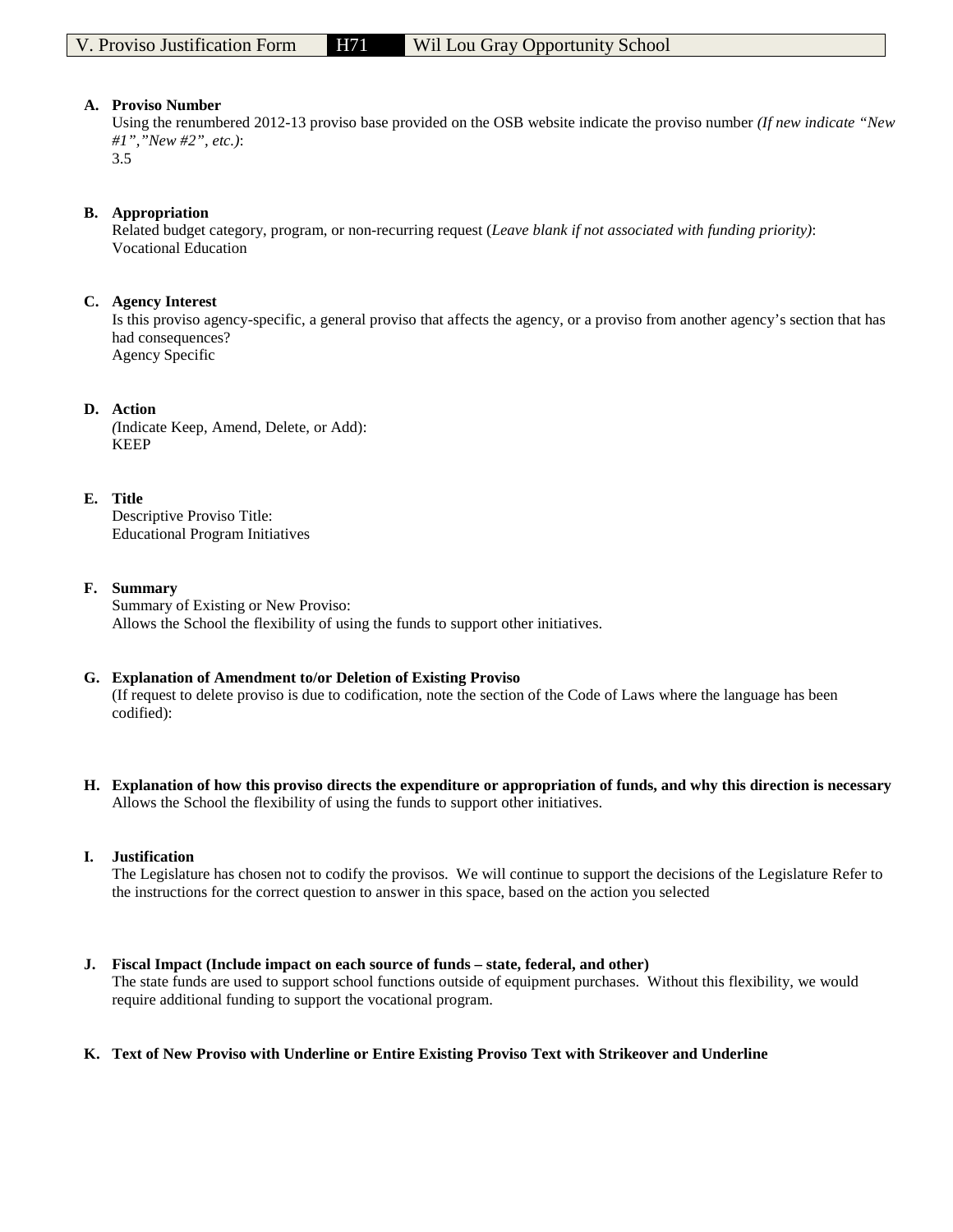Using the renumbered 2012-13 proviso base provided on the OSB website indicate the proviso number *(If new indicate "New #1","New #2", etc.)*:

3.6

### **B. Appropriation**

Related budget category, program, or non-recurring request (*Leave blank if not associated with funding priority)*: Support Services

### **C. Agency Interest**

Is this proviso agency-specific, a general proviso that affects the agency, or a proviso from another agency's section that has had consequences? Agency Specific

### **D. Action**

*(*Indicate Keep, Amend, Delete, or Add): KEEP

### **E. Title**

Descriptive Proviso Title: Lease Revenue

### **F. Summary**

Summary of Existing or New Proviso: Allows the agency to retain revenue and expend to support operations

# **G. Explanation of Amendment to/or Deletion of Existing Proviso**

The Legislature has chosen not to codify the provisos. We will continue to support the decisions of the Legislature

**H. Explanation of how this proviso directs the expenditure or appropriation of funds, and why this direction is necessary** During the recent budgetary crisis, we sought tenants for our vacant dorms. This proviso allows us to retain the revenue to support the occupancy of these buildings

#### **I. Justification**

The Legislature has chosen not to codify the provisos. We will continue to support the decisions of the Legislature

**J. Fiscal Impact (Include impact on each source of funds – state, federal, and other)** Without this proviso, we would not have enough operating funds to continue housing students.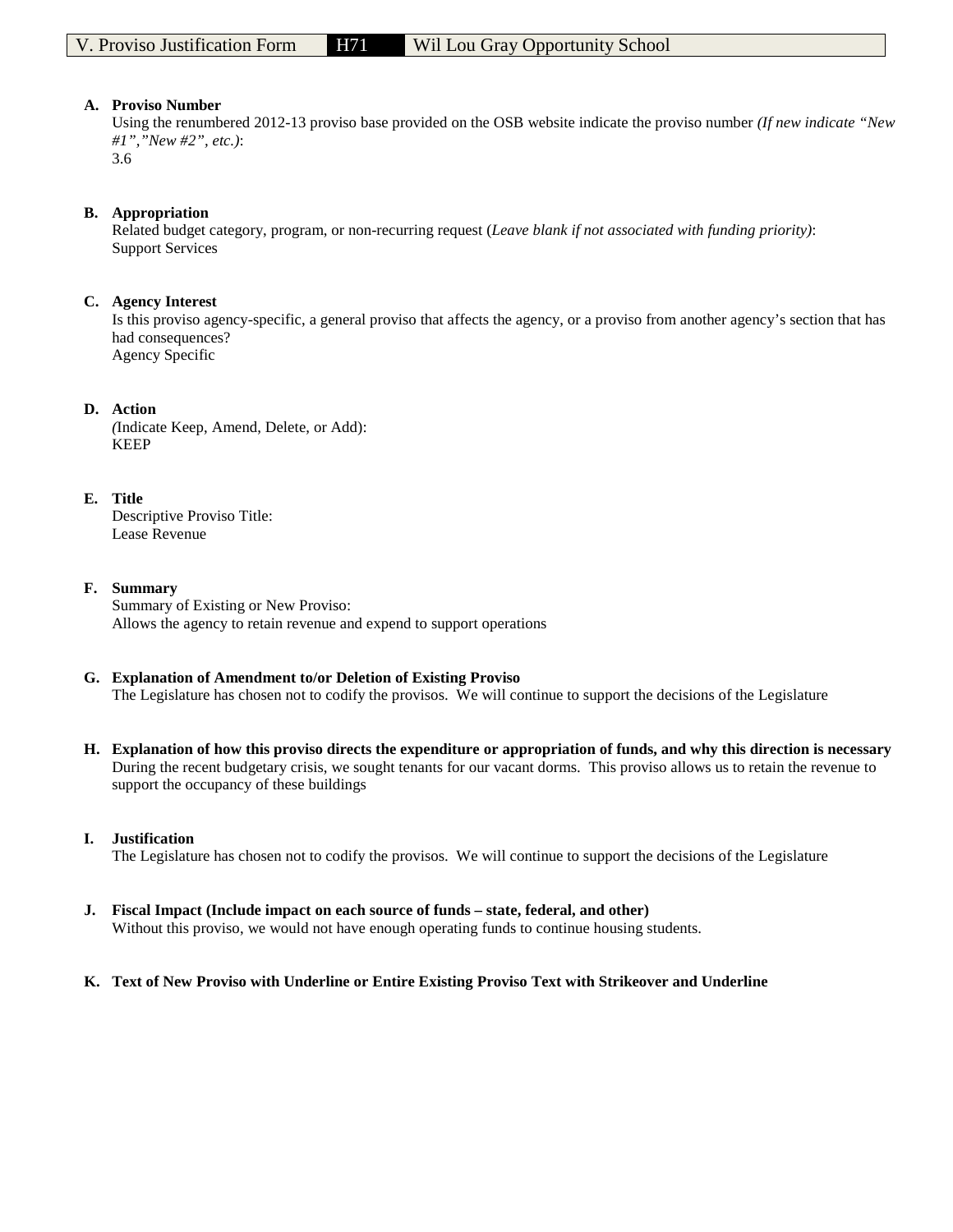Using the renumbered 2012-13 proviso base provided on the OSB website indicate the proviso number *(If new indicate "New #1","New #2", etc.)*:

3.7

#### **B. Appropriation**

Related budget category, program, or non-recurring request (*Leave blank if not associated with funding priority)*: Support Services

### **C. Agency Interest**

Is this proviso agency-specific, a general proviso that affects the agency, or a proviso from another agency's section that has had consequences? Agency Specific

### **D. Action**

*(*Indicate Keep, Amend, Delete, or Add): KEEP

### **E. Title**

Descriptive Proviso Title: USDA Federal Grants

### **F. Summary**

Summary of Existing or New Proviso: All revenues generated from U.S.D.A. federal grants may be retained and expended by the school in accordance with Federal regulations for the purpose of covering actual expenses in the cafeteria/food service operations of the school.

#### **G. Explanation of Amendment to/or Deletion of Existing Proviso**

(If request to delete proviso is due to codification, note the section of the Code of Laws where the language has been codified):

#### **H. Explanation of how this proviso directs the expenditure or appropriation of funds, and why this direction is necessary**

#### **I. Justification**

The Legislature has chosen not to codify the provisos. We will continue to support the decisions of the Legislature

**J. Fiscal Impact (Include impact on each source of funds – state, federal, and other)** Without this proviso, we would have to request additional state funds to support the program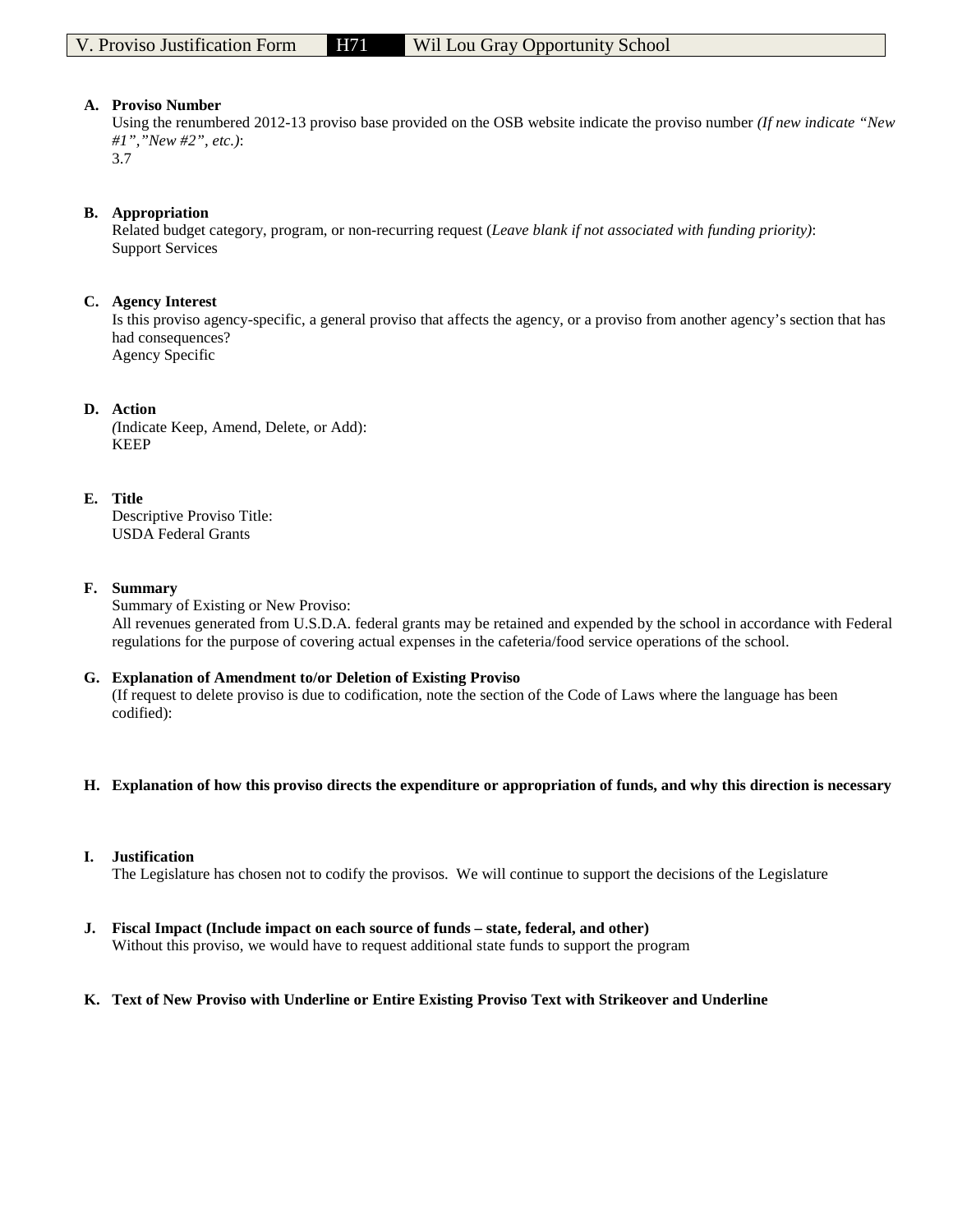Using the renumbered 2012-13 proviso base provided on the OSB website indicate the proviso number *(If new indicate "New #1","New #2", etc.)*:

3.8

### **B. Appropriation**

Related budget category, program, or non-recurring request (*Leave blank if not associated with funding priority)*: All Categories

### **C. Agency Interest**

Is this proviso agency-specific, a general proviso that affects the agency, or a proviso from another agency's section that has had consequences? Agency Specific

### **D. Action**

*(*Indicate Keep, Amend, Delete, or Add): KEEP

### **E. Title**

Descriptive Proviso Title: By Products Revenue

#### **F. Summary**

Summary of Existing or New Proviso: Allows the School to retain and expend fees charged for sales of services and products that are by-products of our operations.

#### **G. Explanation of Amendment to/or Deletion of Existing Proviso**

(If request to delete proviso is due to codification, note the section of the Code of Laws where the language has been codified):

**H. Explanation of how this proviso directs the expenditure or appropriation of funds, and why this direction is necessary** Without the ability to produce and retain this revenue, we would have to ask for increased funds from other sources.

#### **I. Justification**

The Legislature has chosen not to codify the provisos. We will continue to support the decisions of the Legislature

**J. Fiscal Impact (Include impact on each source of funds – state, federal, and other)** Without the ability to produce and retain this revenue, we would have to ask for increased funds from other sources.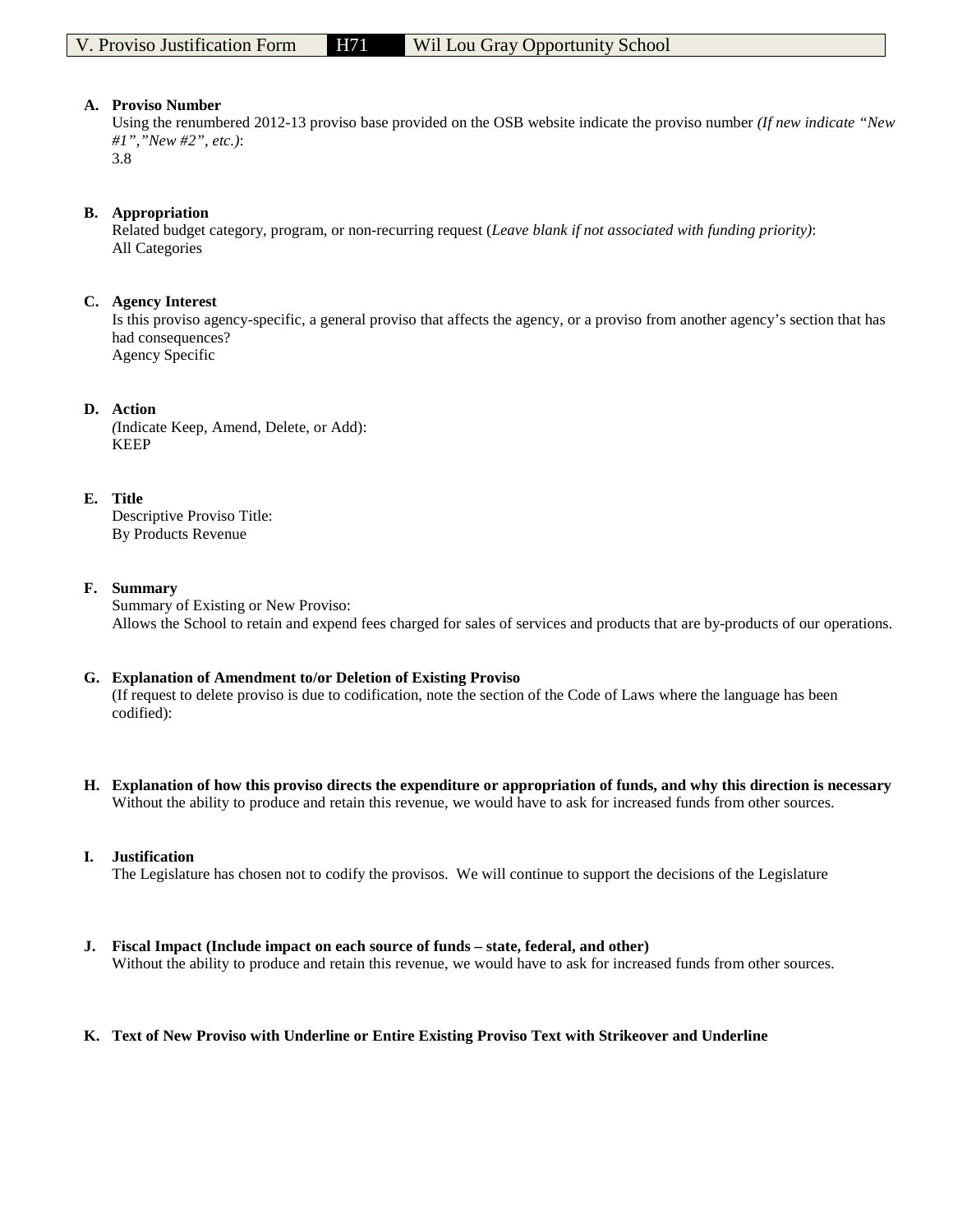Using the renumbered 2012-13 proviso base provided on the OSB website indicate the proviso number *(If new indicate "New #1","New #2", etc.)*:

3.9

#### **B. Appropriation**

Related budget category, program, or non-recurring request (*Leave blank if not associated with funding priority)*: All budgetary areas

### **C. Agency Interest**

Is this proviso agency-specific, a general proviso that affects the agency, or a proviso from another agency's section that has had consequences? Agency Specific

### **D. Action**

*(*Indicate Keep, Amend, Delete, or Add): KEEP

### **E. Title**

Descriptive Proviso Title: Capacity

### **F. Summary**

Summary of Existing or New Proviso: Requirement by the Legislature to use additional funding to support increased capacity

#### **G. Explanation of Amendment to/or Deletion of Existing Proviso**

(If request to delete proviso is due to codification, note the section of the Code of Laws where the language has been codified):

#### **H. Explanation of how this proviso directs the expenditure or appropriation of funds, and why this direction is necessary**

#### **I. Justification**

The Legislature has chosen not to codify the provisos. We will continue to support the decisions of the Legislature

**J. Fiscal Impact (Include impact on each source of funds – state, federal, and other)**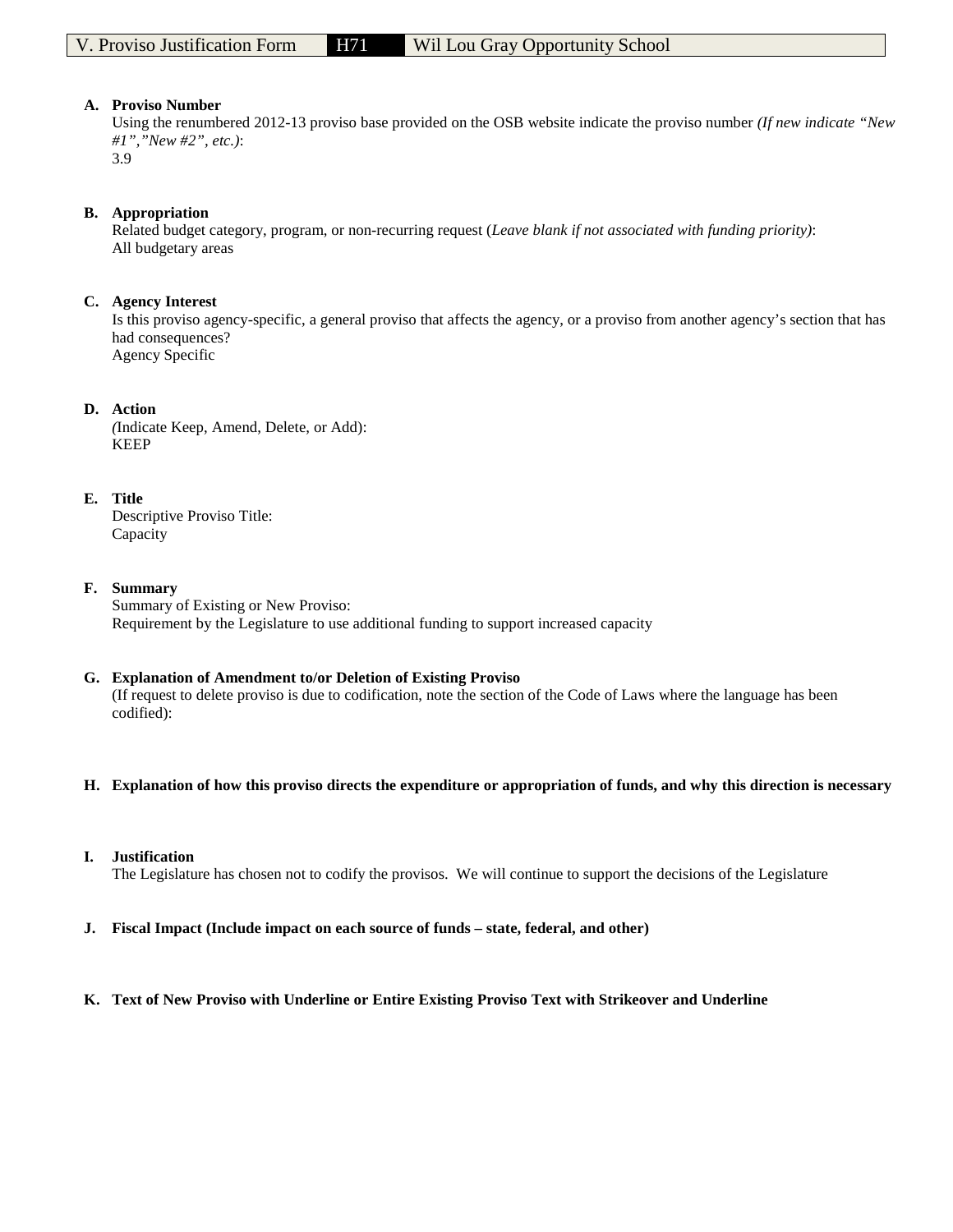|                        | FY 2012-13 Agency Budget Request       | H71               |          |                          | <b>Agency Name: Wil Lou Gray Opportunity School</b> |
|------------------------|----------------------------------------|-------------------|----------|--------------------------|-----------------------------------------------------|
|                        |                                        |                   |          |                          |                                                     |
|                        | <b>Federal Aid Justification</b>       |                   |          |                          | 12-3539-0-1-605                                     |
|                        |                                        |                   |          |                          |                                                     |
| <b>Summary</b>         |                                        |                   |          |                          |                                                     |
| Award Title            | National School Lunch Program          |                   |          |                          |                                                     |
| CFDA Number/Title      | (10.555) National School Lunch Program |                   |          | f "Other", identify:     |                                                     |
| Award Number (Federal) | 12-3539-0-1-605                        | <b>Start Date</b> | 07/01/11 | <b>Federal Agency</b>    | Department of Agriculture (12)                      |
| Award Number (State)   |                                        | End Date          | 06/30/12 | <b>Federal Subagency</b> |                                                     |
| <b>Award Period</b>    | Continuing                             |                   |          | If "Other", explain:     |                                                     |
|                        |                                        |                   |          |                          |                                                     |

**Financial**

| <b>Total Award Amount</b>                                                                                            | 240,000.00                                                                 | Amount Available in FY 2012-13                                        | 240,000.00 |
|----------------------------------------------------------------------------------------------------------------------|----------------------------------------------------------------------------|-----------------------------------------------------------------------|------------|
| State Match Required?                                                                                                | <b>No</b>                                                                  | If "Yes", describe, and provide SAP Fund Number(s) of funding sources |            |
| Local Match Required?                                                                                                | <b>No</b>                                                                  | If "Yes", describe                                                    |            |
| Assistance Type                                                                                                      | Formula Grant                                                              | If "Other", explain                                                   |            |
|                                                                                                                      | Is administrative and/or indirect cost recovery permitted? If so, explain: |                                                                       |            |
| Will funds be passed-through to other entities? If so, what types of<br>entities, and how will funds be distributed? |                                                                            | <b>No</b>                                                             |            |